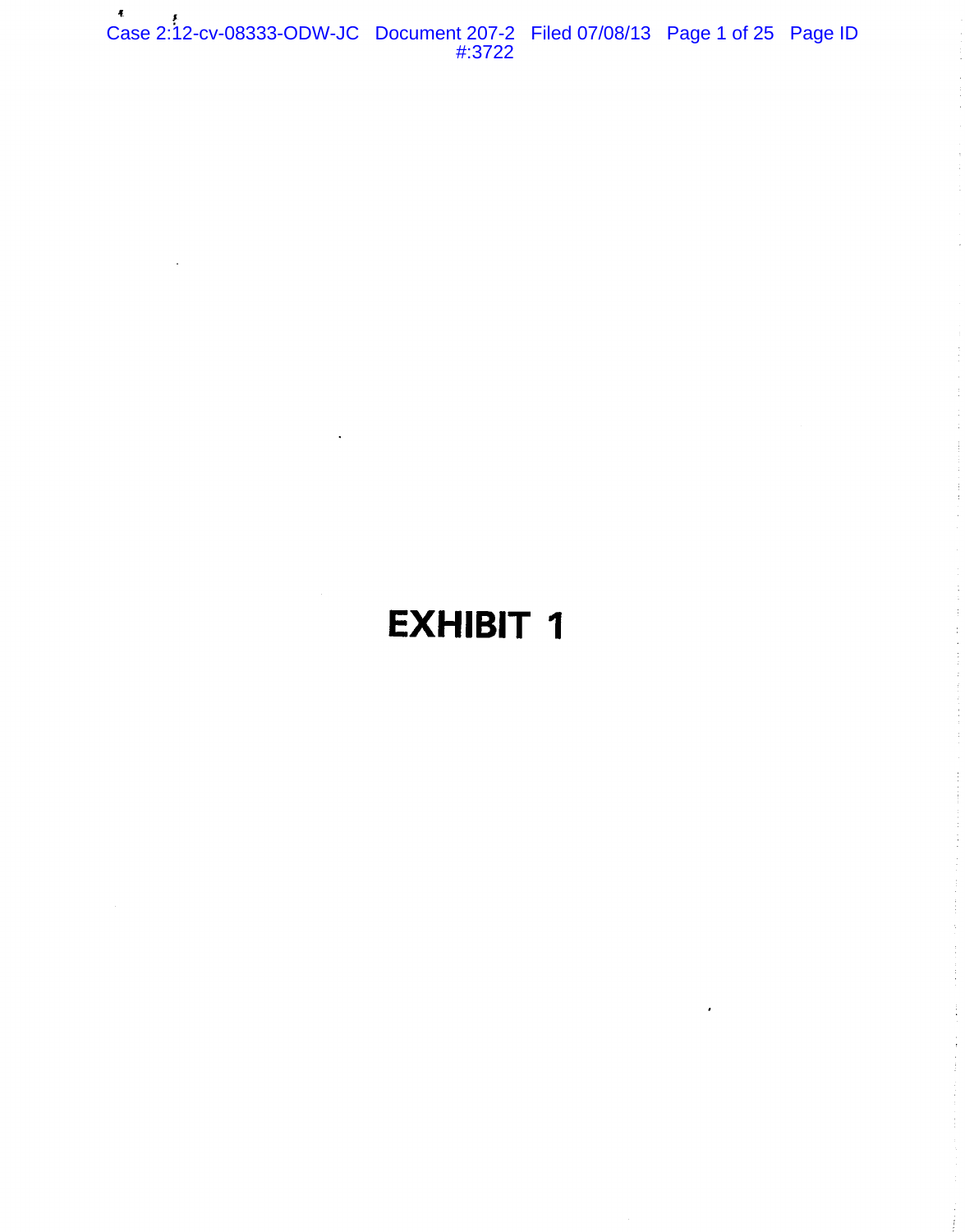Gmail - Service gf Brozes 2-CV-08333-ODW-JC Document 207-2https://ada0.g60g/elcom/mag/a/and-2&ik=Be0233d0c6&view... #:3723



Morgan Pietz <morganpietz@gmail.com>

## **Service of Process**

Mail Delivery Subsystem <mailer-daemon@googlemail.com> To: morganpietz@gmail.com

Sun, Jun 23, 2013 at 3:50 PM

Delivery to the following recipient failed permanently:

johnIsteele@gmail.com

Technical details of permanent failure:

The email account that you tried to reach does not exist. Please try double-checking the recipient's email address for typos or unnecessary spaces. Learn more at http://support.google.com/mail/bin /answer.py?answer=6596

----- Original message -----

MIME-Version: 1.0 X-Received: by 10.52.180.136 with SMTP id do8mr8610759vdc.111.1372027836619; Sun, 23 Jun 2013 15:50:36 -0700 (PDT) Sender: morganpietz@gmail.com Received: by 10.220.171.4 with HTTP; Sun, 23 Jun 2013 15:50:36 -0700 (PDT) Date: Sun, 23 Jun 2013 15:50:36 -0700 X-Google-Sender-Auth: 18s7BE66JenHfNLCSkmrNF6e0Zc Message-ID: <CACE15=+-NBNiUHGNdkc3zEwsWyxUKMUMKH44X9m2-3BcPOHK9w@mail.gmail.com> **Subject: Service of Process** From: "Morgan E. Pietz" <mpietz@pietzlawfirm.com> To: johnlsteele@gmail.com Cc: Nicholas Ranallo <nick@ranallolawoffice.com>, "Heather L. Rosing" <HRosing@klinedinstlaw.com>, Brett Gibbs <brett.gibbs@gmail.com>, Paul Hansmeier <prhansmeier@thefirm.mn>, Prenda <paduffy@wefightpiracy.com>, "Philip W. Vineyard" <PVineyard@klinedinstlaw.com>, "Rudolph, Leslie" <Irudolph@pietzlawfirm.com>

Content-Type: multipart/alternative; boundary=bcaec5171e51d2e39d04dfda1f26

Mr. Steele.

I am catching up on some work here today, and just saw your latest Friday motion, and the denial thereof that followed hard on its heels. Previously, all parties were registered for ECF and received copies of all pleadings that way. However, it does appear that since you and your colleagues went pro se, you are no longer getting ECF notices.

Had you alerted us to the problem, we'd have been happy to get that taken care of for you. I will let my assistant know to make sure to use your registered address for paper service copies going forward. Since fees for the service copies are likely to be taxed as part of the bond your team has posted, just let us know if you'd like us to serve you via this email, to save you the expense.

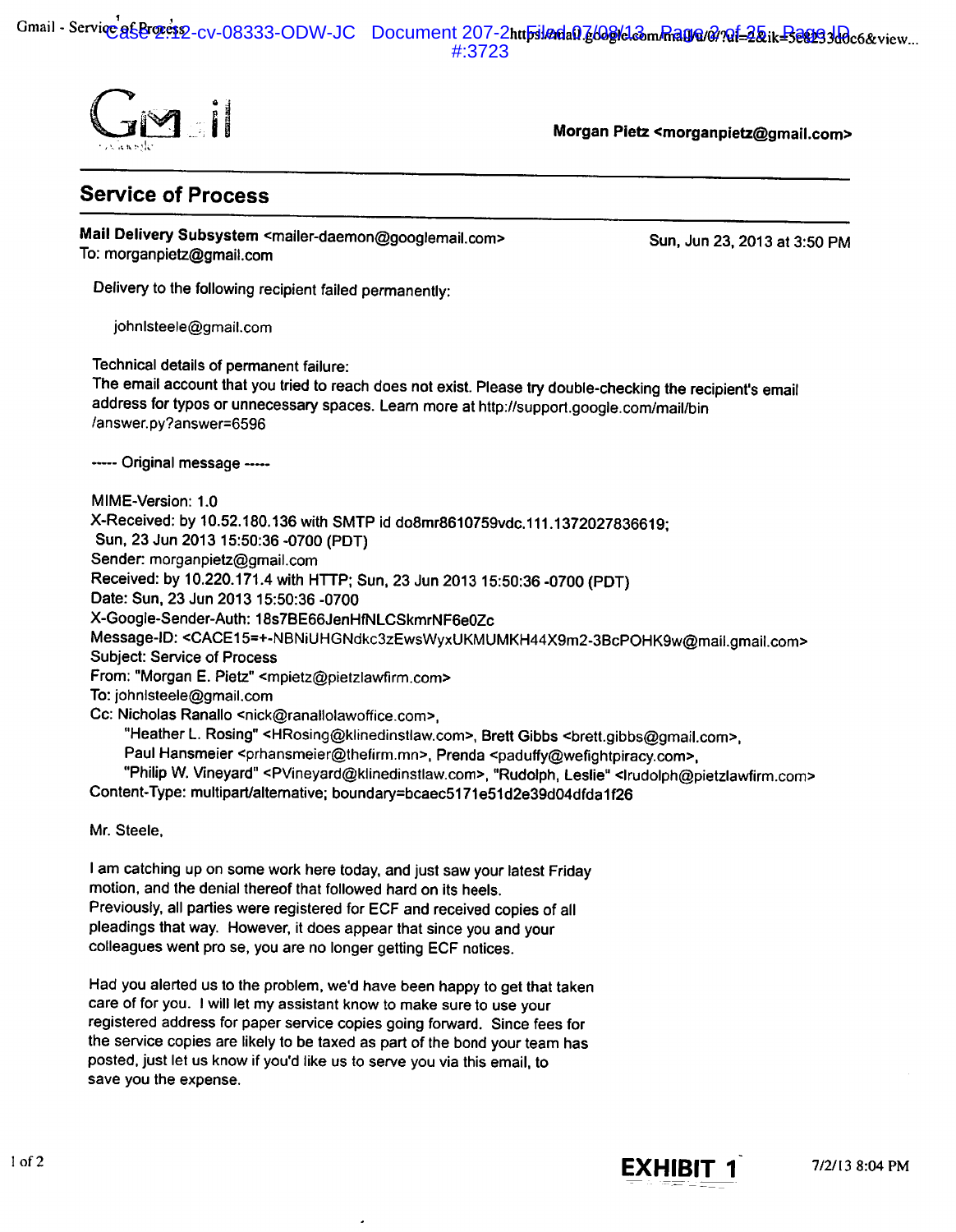In fact, I might propose that to all the pro se Prenda parties appearing on this email chain who are not registered for ECF -- for both the district court action, and the 8 appeals to the Ninth Circuit, shall we stipulate to email service? Please let me know.

Best regards, Morgan

 $\ddot{\phantom{1}}$ 

Morgan E. Pietz THE PIETZ LAW FIRM 3770 Highland Ave., Ste. 206 Manhattan Beach, CA 90266 mpietz@pietzlawfirm.com Ph: (310) 424-5557 Fx: (310) 546-5301 www.pietzlawfirm.com <http://www.pietzlawfirm.com/>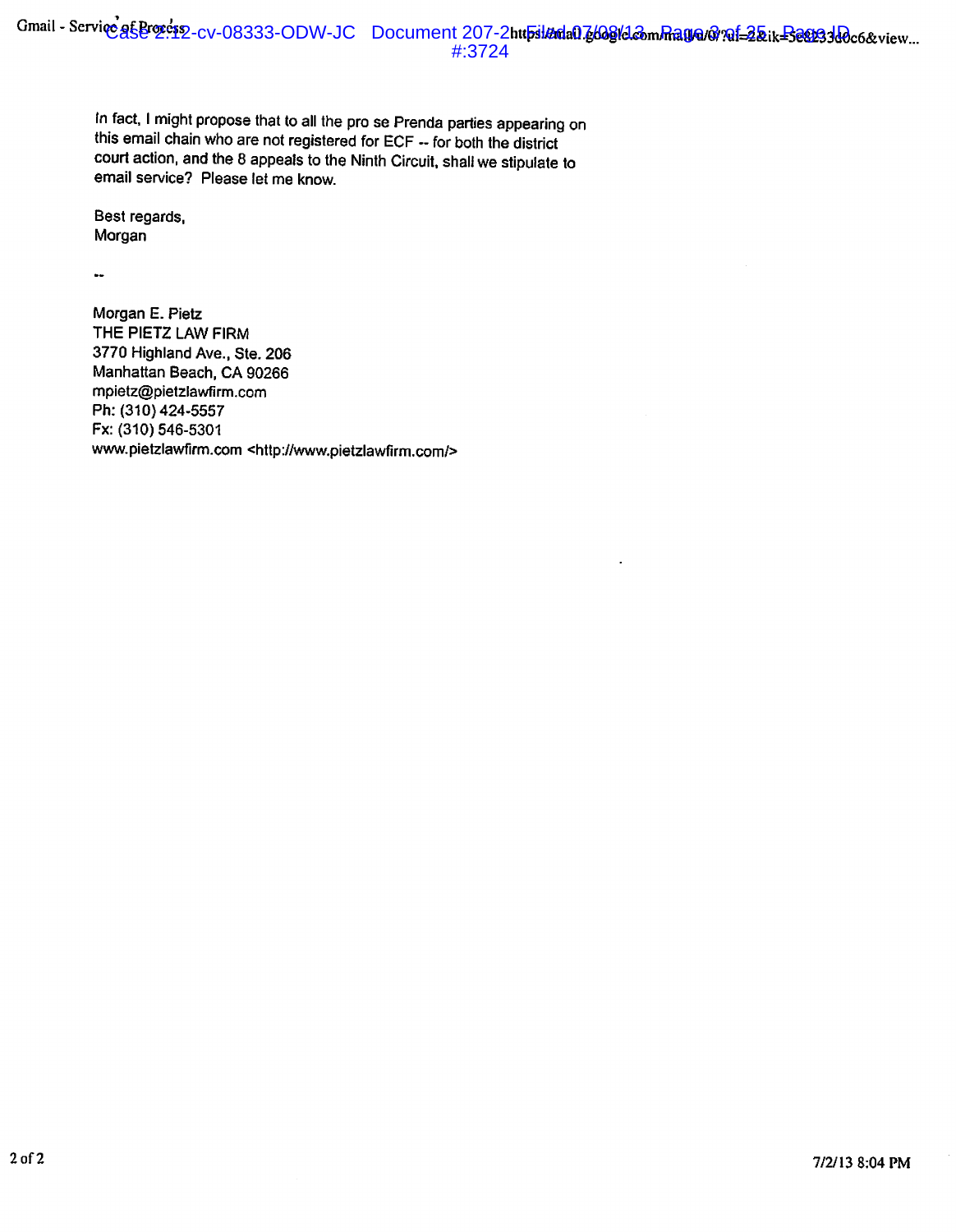Case 2:12-cv-08333-ODW-JC Document 207-2 Filed 07/08/13 Page 4 of 25 Page ID #:3725

# **EXHIBIT 2**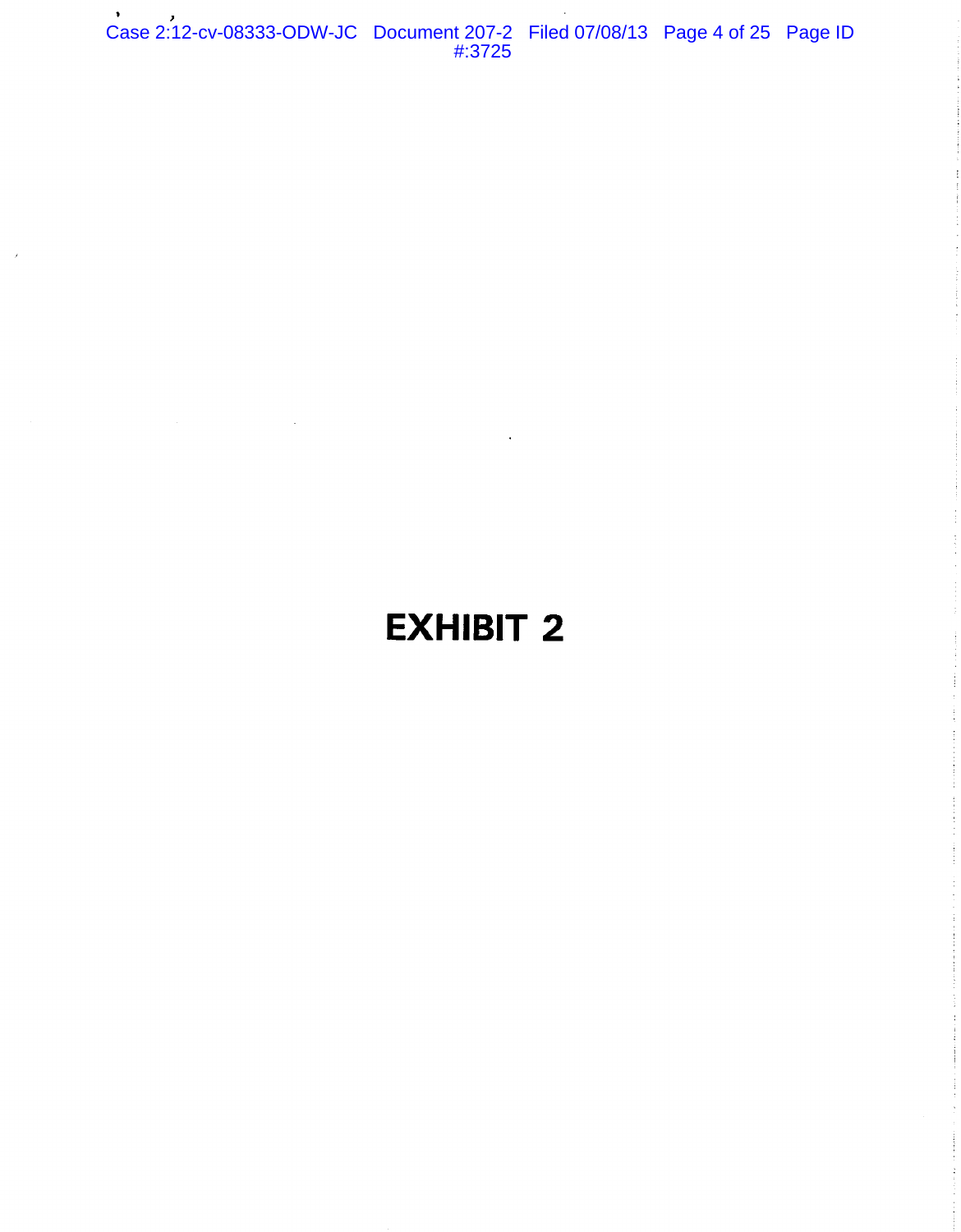Gmail - Ingenuty 13.416v-Johndoss3-ODW-JC Document 207-2https://odo.jkog/clcom/mag/e/670f=2&ik=Be8033d0c6&view...  $\#3726$ 



Morgan Pietz <morganpietz@gmail.com>

### Ingenuity 13, LLC v. John Doe 7 messages

Philip W. Vineyard <PVineyard@klinedinstlaw.com> Tue. Jun 11. 2013 at 7:03 PM To: "Morgan E. Pietz (mpietz@pietzlawfirm.com)" <mpietz@pietzlawfirm.com>, "johnlsteele@gmail.com" <johnlsteele@gmail.com>, "prhansmeier@thefirm.mn" <prhansmeier@thefirm.mn>, "nick@ranallolawoffice.com" <nick@ranallolawoffice.com>, "brett.gibbs@gmail.com" <brett.gibbs@gmail.com> Cc: "Heather L. Rosing" <HRosing@klinedinstlaw.com>, David Majchrzak <DMajchrzak@klinedinstlaw.com>, "Denise M. Carrillo" <DCarrillo@klinedinstlaw.com>

Counsel.

Prenda Law has determined that it will be filing a Notice of Appeal to Judge Wright's Amended Order Denying in Part and Conditionally Granting in Part Paul Duffy's Motion for Approval of Bond and Order Staying Enforcement of May 6 and May 21 Orders Imposing Sanctions and Penalties (Dkt. Entry No. 177). In addition, Prenda Law will be filing an emergency motion with the Ninth Circuit Court of Appeals requesting the following alternative orders regarding Dkt. Entry No. 177:

An order vacating district court's Amended Order and issuing instructions to the district court to approve  $1<sup>1</sup>$ the original supersedeas bond posted by Paul Duffy, as well as the stays requested in Mr. Duffy's motion;

2. An order modifying the district court's Amended Order to exclude opposing counsel Morgan Pietz's prospective attorneys' fee incurred during the appeal as a basis for setting the amount of the FRAP Rule 7 appellate costs bond: and/or

3. An order consolidating Prenda Law's appeal of the district court's Amended Order with Prenda Law's underlying appeal of the district court's OSC sanctions order.

The bases for the Appeal and Motion are the following:

The district court's reliance on the Copyright Act as a basis for its order instructing appellants to post a  $1.$ second bond covering John Doe's attorneys' fees incurred during appeal is unlawful, because the original copyright action was dismissed without prejudice pursuant to FRCP Rule 41(a)(1). As such, the district court no longer has jurisdiction by which to award attorneys' fees pursuant to the Copyright Act. Further, a dismissal without prejudice is not a ruling on the merits; thus, the Copyright Act's prevailing party attorneys' fees provision cannot be invoked. See Azizian v. Federated Dep't Stores, Inc., 499 F.3d 950, 958 (9th Cir. 2007)("the term 'costs on appeal' in Rule 7 includes all expenses defined as "costs" by an applicable fee-shifting statute, including attorney's fees.") (bold is this author's emphasis); Commercial Space Mgmt. Co. v. Boeing Co., 193 F.3d 1074, 1077-78 (9<sup>th</sup> Cir. 1999) ("The [filing of notice (of dismissal)] itself closes the file. There is nothing the defendant can do to fan the ashes of that action into life and the court has no role to

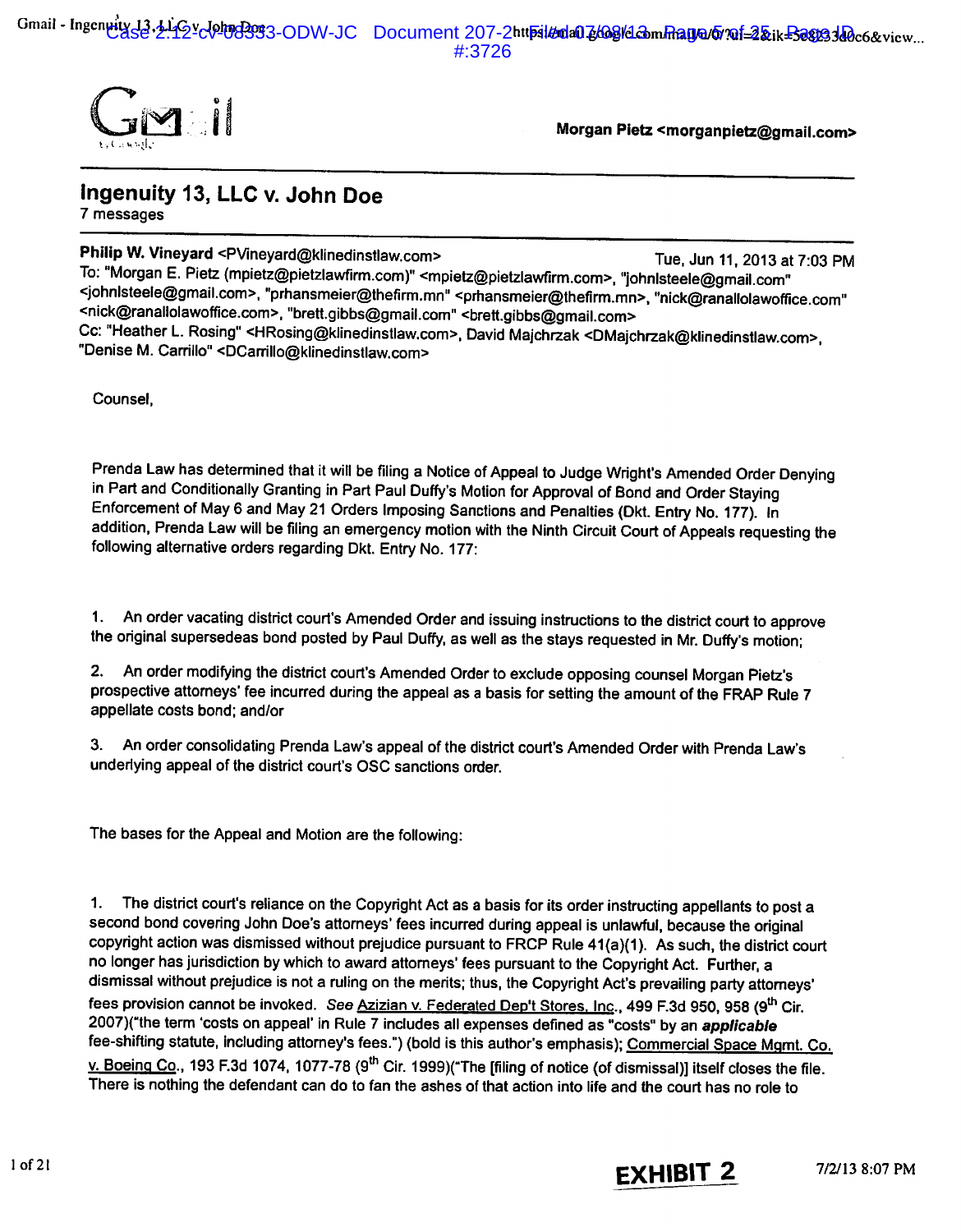#### play.").

2. The district court has exceeded its authority in permitting a non-party to execute on the bonds while the appeals are still pending.

Prenda Law will request a stay of enforcement of the district court's Amended Order as the Ninth Circuit considers Prenda Law's emergency motion. If you intend to oppose Prenda Law's motion, please so inform this office as soon as possible. I shall be in San Jose all day tomorrow on another matter and will have limited access to my computer facilities; therefore, I shall spend Thursday on the applicable motion and shall forward it as soon as practicable. Please let us know if you have any questions.

Regards,

Philip W. Vinevard

Attorney

213.406.1100. ext. 3353

213.406.1101 (fax)

**KLINEDINST PC** 

777 S. Figueroa St., Suite 2800

Los Angeles, CA 90017

pvineyard@klinedinstlaw.com

www.klinedinstlaw.com

San Diego \* Santa Ana \* Los Angeles \* Sacramento

Legal Assistant: Denise Carrillo

dcarrillo@klinedinstlaw.com

NOTICE: This e-mail (including any files transmitted with it) is being sent by a law firm. It is intended only for the individual or entity to which it is addressed and may contain information that is proprietary, privileged, confidential or otherwise exempt from disclosure under applicable Federal or State Law. If you are not the named addressee or the employee or agent responsible for delivering this e-mail to the named addressee, be advised that you have received this e-mail in error and you are prohibited from any dissemination, distribution or copying of this e-mail. If you have received this e-mail in error, please immediately contact the sender by reply e-mail, telephone, or facsimile.

Morgan E. Pietz <mpietz@pietzlawfirm.com>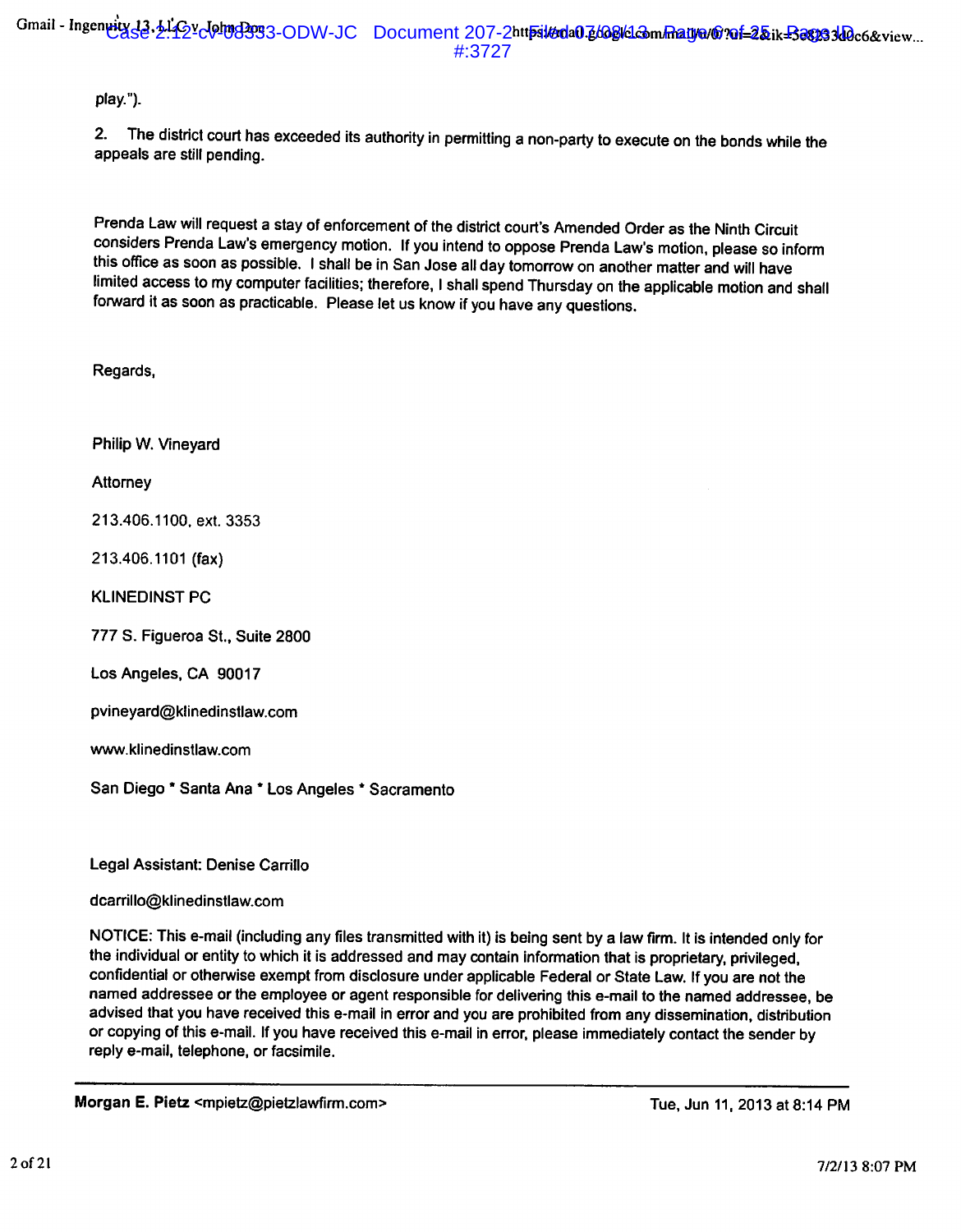To: "Philip W. Vineyard" <PVineyard@klinedinstlaw.com>

Cc: "johnisteele@gmail.com" <johnisteele@gmail.com>, "prhansmeier@thefirm.mn" <prhansmeier@thefirm.mn>, "nick@ranallolawoffice.com" <nick@ranallolawoffice.com>, "brett.gibbs@gmail.com" <brett.gibbs@gmail.com>, "Heather L. Rosing" <HRosing@klinedinstlaw.com>, David Majchrzak <DMajchrzak@klinedinstlaw.com>, "Denise M. Carrillo" <DCarrillo@klinedinstlaw.com>

Mr. Vineyard,

I will indeed oppose the motion.

If you have not already done so, I suggest that you immediately notify the Ninth Circuit motions unit that you will be waiting until Thursday and then filing an "emergency" motion seeking relief. . .by when exactly? To avoid the kind of ambiguity that Mr. Duffy's "emergency" appellate motion occasioned, and the resulting fire drill response, I would also suggest that you advise everyone, including the motions unit, on the date by which you are seeking relief, as soon as possible.

Best regards, Morgan

On Tue, Jun 11, 2013 at 7:03 PM, Philip W. Vineyard <PVineyard@klinedinstlaw.com> wrote:

Counsel,

Prenda Law has determined that it will be filing a Notice of Appeal to Judge Wright's Amended Order Denying in Part and Conditionally Granting in Part Paul Duffy's Motion for Approval of Bond and Order Staying Enforcement of May 6 and May 21 Orders Imposing Sanctions and Penalties (Dkt. Entry No. 177). In addition, Prenda Law will be filing an emergency motion with the Ninth Circuit Court of Appeals requesting the following alternative orders regarding Dkt. Entry No. 177:

An order vacating district court's Amended Order and issuing instructions to the district court to approve the original supersedeas bond posted by Paul Duffy, as well as the stays requested in Mr. Duffy's motion;

An order modifying the district court's Amended Order to exclude opposing counsel Morgan Pietz's  $2.$ prospective attorneys' fee incurred during the appeal as a basis for setting the amount of the FRAP Rule 7 appellate costs bond; and/or

3. An order consolidating Prenda Law's appeal of the district court's Amended Order with Prenda Law's underlying appeal of the district court's OSC sanctions order.

The bases for the Appeal and Motion are the following:

The district court's reliance on the Copyright Act as a basis for its order instructing appellants to post a  $\mathbf{1}$ . second bond covering John Doe's attorneys' fees incurred during appeal is unlawful, because the original copyright action was dismissed without prejudice pursuant to FRCP Rule 41(a)(1). As such, the district court no longer has jurisdiction by which to award attorneys' fees pursuant to the Copyright Act. Further, a dismissal without prejudice is not a ruling on the merits; thus, the Copyright Act's prevailing party attorneys'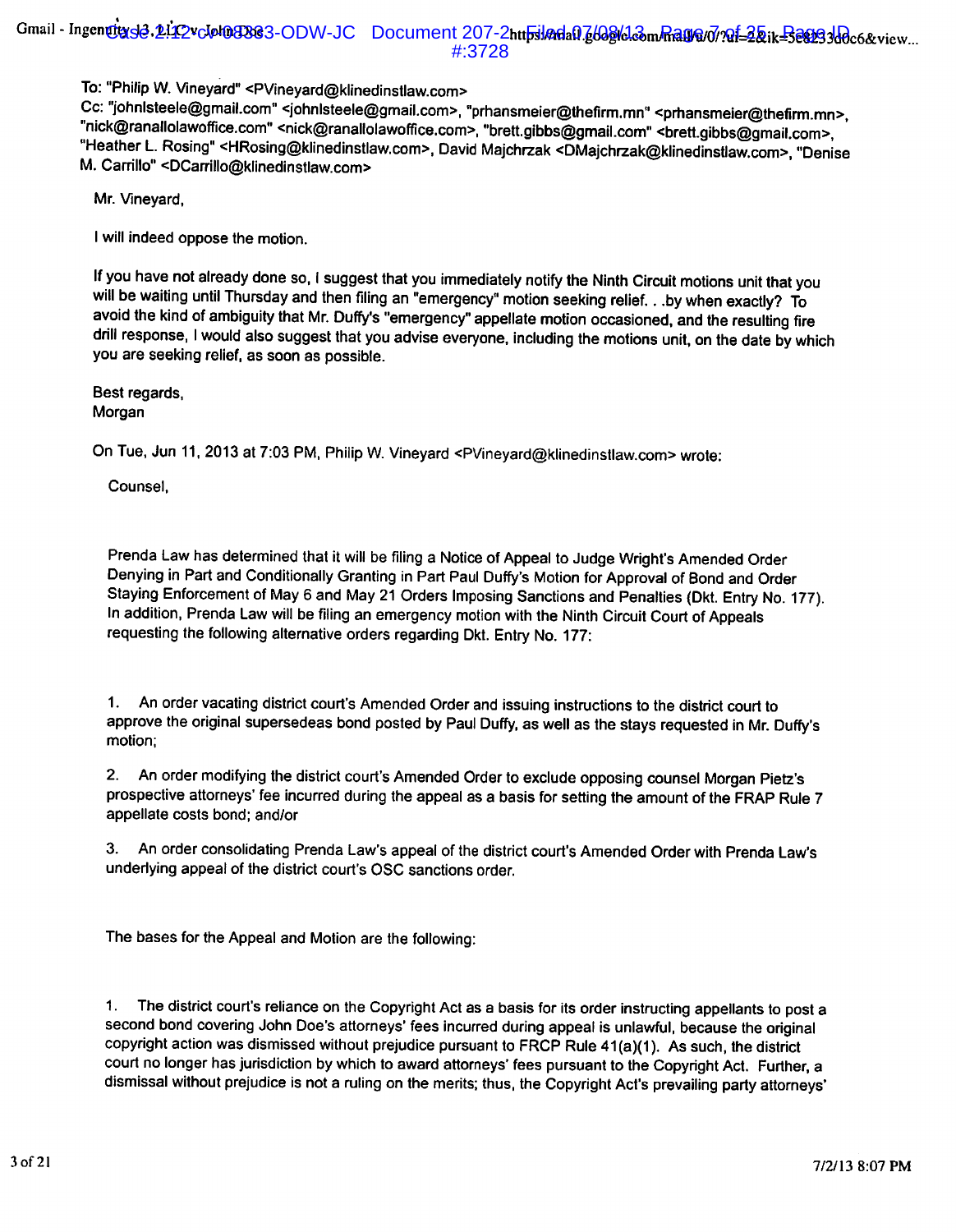fees provision cannot be invoked. See Azizian v. Federated Dep't Stores, Inc., 499 F.3d 950, 958 (9th Cir. 2007)("the term 'costs on appeal' in Rule 7 includes all expenses defined as "costs" by an applicable fee-shifting statute, including attorney's fees.") (bold is this author's emphasis); Commercial Space Mgmt. Co. v. Boeing Co., 193 F.3d 1074, 1077-78 (9<sup>th</sup> Cir. 1999)("The [filing of notice (of dismissal)] itself closes the file. There is nothing the defendant can do to fan the ashes of that action into life and the court has no role to play.").

 $2.$ The district court has exceeded its authority in permitting a non-party to execute on the bonds while the appeals are still pending.

Prenda Law will request a stay of enforcement of the district court's Amended Order as the Ninth Circuit considers Prenda Law's emergency motion. If you intend to oppose Prenda Law's motion, please so inform this office as soon as possible. I shall be in San Jose all day tomorrow on another matter and will have limited access to my computer facilities; therefore, I shall spend Thursday on the applicable motion and shall forward it as soon as practicable. Please let us know if you have any questions.

Regards,

Philip W. Vineyard

Attorney

213.406.1100, ext. 3353

213.406.1101 (fax)

**KLINEDINST PC** 

777 S. Figueroa St., Suite 2800

Los Angeles, CA 90017

pvineyard@klinedinstlaw.com

www.klinedinstlaw.com

San Diego \* Santa Ana \* Los Angeles \* Sacramento

Legal Assistant: Denise Carrillo

dcarrillo@klinedinstlaw.com

NOTICE: This e-mail (including any files transmitted with it) is being sent by a law firm. It is intended only for the individual or entity to which it is addressed and may contain information that is proprietary, privileged, confidential or otherwise exempt from disclosure under applicable Federal or State Law. If you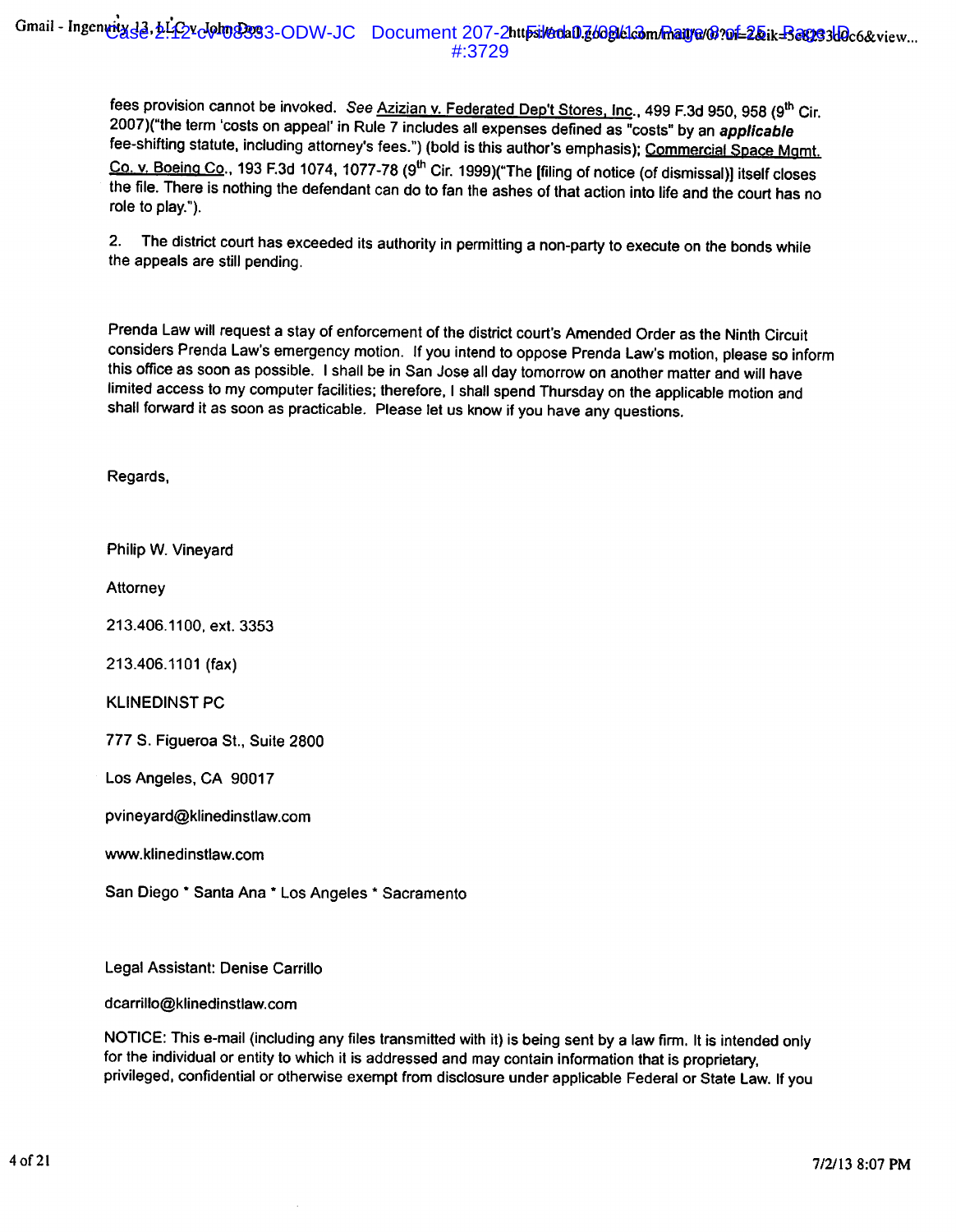are not the named addressee or the employee or agent responsible for delivering this e-mail to the named addressee, be advised that you have received this e-mail in error and you are prohibited from any dissemination, distribution or copying of this e-mail. If you have received this e-mail in error, please immediately contact the sender by reply e-mail, telephone, or facsimile.

Morgan E. Pietz THE PIETZ LAW FIRM 3770 Highland Ave., Ste. 206 Manhattan Beach, CA 90266 mpietz@pietzlawfirm.com Ph: (310) 424-5557 Fx: (310) 546-5301 www.pietzlawfirm.com

Philip W. Vineyard <PVineyard@klinedinstlaw.com> To: "Morgan E. Pietz" <mpietz@pietzlawfirm.com>

Wed, Jun 12, 2013 at 12:12 AM

Cc: "iohnisteele@gmail.com" <johnisteele@gmail.com>, "prhansmeier@thefirm.mn" <prhansmeier@thefirm.mn>, "nick@ranallolawoffice.com" <nick@ranallolawoffice.com>, "brett.gibbs@gmail.com" <brett.gibbs@gmail.com>. "Heather L. Rosing" <HRosing@klinedinstlaw.com>, David Majchrzak <DMajchrzak@klinedinstlaw.com>, "Denise M. Carrillo" <DCarrillo@klinedinstlaw.com>

Mr. Pietz.

I intend with my best efforts to file the Notice of Appeal with the district court tomorrow and will disclose to the court that we are filing an emergency motion with the 9th circuit by no later than Friday. I shall have my assistant inform the Ninth Circuit that the motion is coming as well. Circuit Rule 27 provides the briefing schedule for emergency motions. Please let us know if you have any questions.

Sent from my iPhone

On Jun 11, 2013, at 8:14 PM, "Morgan E. Pietz" <mpietz@pietzlawfirm.com> wrote:

Mr. Vineyard,

I will indeed oppose the motion.

If you have not already done so, I suggest that you immediately notify the Ninth Circuit motions unit that you will be waiting until Thursday and then filing an "emergency" motion seeking relief. . .by when exactly? To avoid the kind of ambiguity that Mr. Duffy's "emergency" appellate motion occasioned, and the resulting fire drill response, I would also suggest that you advise everyone, including the motions unit, on the date by which you are seeking relief, as soon as possible.

Best regards, Morgan

On Tue, Jun 11, 2013 at 7:03 PM, Philip W. Vineyard <PVineyard@klinedinstlaw.com> wrote: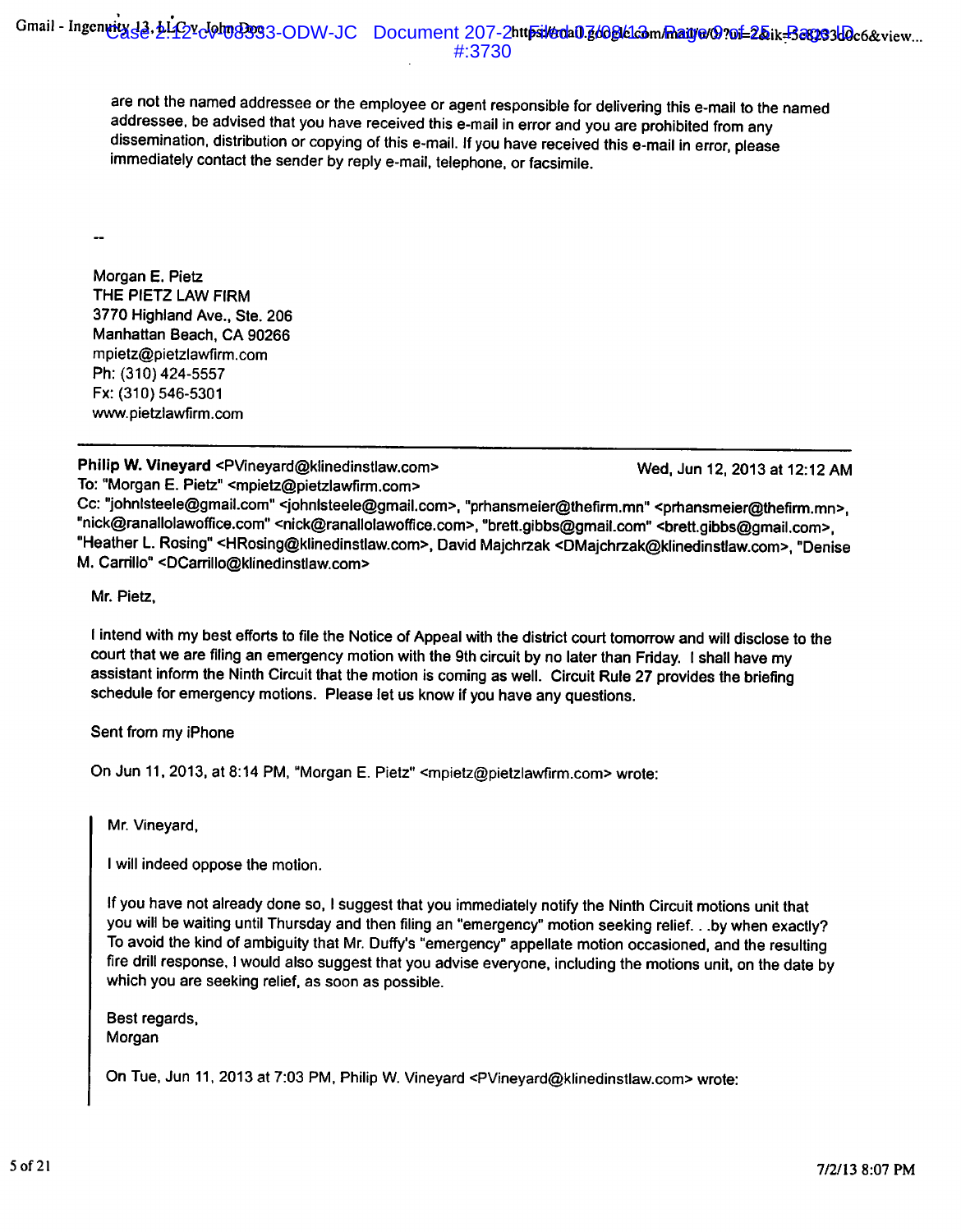Counsel.

Prenda Law has determined that it will be filing a Notice of Appeal to Judge Wright's Amended Order Denying in Part and Conditionally Granting in Part Paul Duffy's Motion for Approval of Bond and Order Staying Enforcement of May 6 and May 21 Orders Imposing Sanctions and Penalties (Dkt. Entry No. 177). In addition, Prenda Law will be filing an emergency motion with the Ninth Circuit Court of Appeals requesting the following alternative orders regarding Dkt. Entry No. 177:

An order vacating district court's Amended Order and issuing instructions to the district court to  $\mathbf{1}$ . approve the original supersedeas bond posted by Paul Duffy, as well as the stays requested in Mr. Duffy's motion:

2. An order modifying the district court's Amended Order to exclude opposing counsel Morgan Pietz's prospective attorneys' fee incurred during the appeal as a basis for setting the amount of the FRAP Rule 7 appellate costs bond; and/or

3. An order consolidating Prenda Law's appeal of the district court's Amended Order with Prenda Law's underlying appeal of the district court's OSC sanctions order.

The bases for the Appeal and Motion are the following:

 $1.$ The district court's reliance on the Copyright Act as a basis for its order instructing appellants to post a second bond covering John Doe's attorneys' fees incurred during appeal is unlawful, because the original copyright action was dismissed without prejudice pursuant to FRCP Rule 41(a)(1). As such, the district court no longer has jurisdiction by which to award attorneys' fees pursuant to the Copyright Act. Further, a dismissal without prejudice is not a ruling on the merits; thus, the Copyright Act's prevailing party attorneys' fees provision cannot be invoked. See Azizian v. Federated Dep't Stores, Inc., 499 F.3d 950, 958 (9<sup>th</sup> Cir. 2007)("the term 'costs on appeal' in Rule 7 includes all expenses defined as "costs" by an applicable fee-shifting statute, including attorney's fees.") (bold is this author's emphasis); Commercial Space Mgmt. Co. v. Boeing Co., 193 F.3d 1074, 1077-78 (9<sup>th</sup> Cir. 1999) ("The Ifiling of notice (of dismissal)] itself closes the file. There is nothing the defendant can do to fan the ashes of that action into life and the court has no role to play.").

The district court has exceeded its authority in permitting a non-party to execute on the bonds while  $2.$ the appeals are still pending.

Prenda Law will request a stay of enforcement of the district court's Amended Order as the Ninth Circuit considers Prenda Law's emergency motion. If you intend to oppose Prenda Law's motion, please so inform this office as soon as possible. I shall be in San Jose all day tomorrow on another matter and will have limited access to my computer facilities; therefore, I shall spend Thursday on the applicable motion and shall forward it as soon as practicable. Please let us know if you have any questions.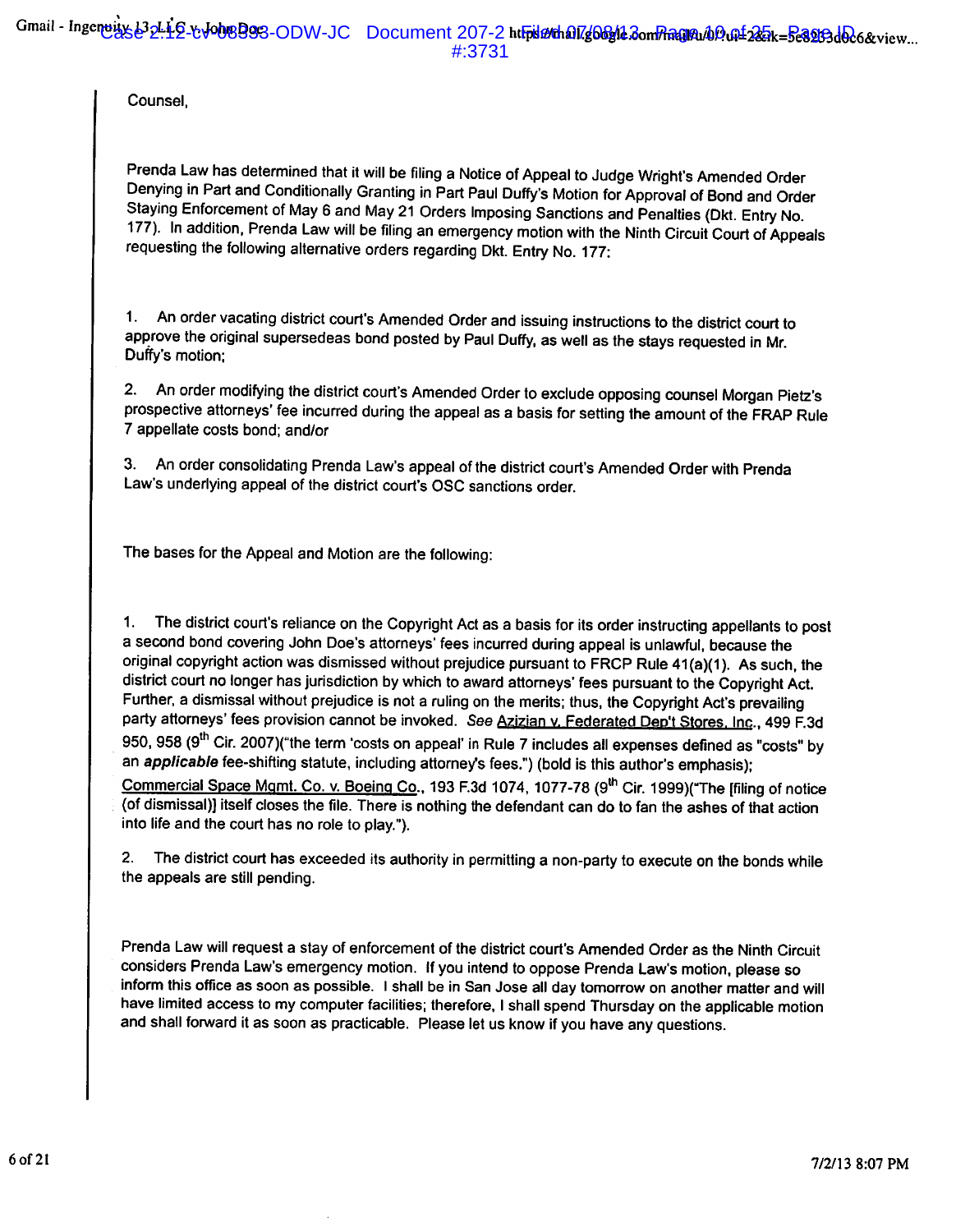| Regards,                                                                                                                                                                                                                                                                                                                                                                                                                                                                                                                                                                                                                                                                                                                                        |
|-------------------------------------------------------------------------------------------------------------------------------------------------------------------------------------------------------------------------------------------------------------------------------------------------------------------------------------------------------------------------------------------------------------------------------------------------------------------------------------------------------------------------------------------------------------------------------------------------------------------------------------------------------------------------------------------------------------------------------------------------|
| Philip W. Vineyard                                                                                                                                                                                                                                                                                                                                                                                                                                                                                                                                                                                                                                                                                                                              |
| Attorney                                                                                                                                                                                                                                                                                                                                                                                                                                                                                                                                                                                                                                                                                                                                        |
| 213.406.1100, ext. 3353                                                                                                                                                                                                                                                                                                                                                                                                                                                                                                                                                                                                                                                                                                                         |
| 213.406.1101 (fax)                                                                                                                                                                                                                                                                                                                                                                                                                                                                                                                                                                                                                                                                                                                              |
| <b>KLINEDINST PC</b>                                                                                                                                                                                                                                                                                                                                                                                                                                                                                                                                                                                                                                                                                                                            |
| 777 S. Figueroa St., Suite 2800                                                                                                                                                                                                                                                                                                                                                                                                                                                                                                                                                                                                                                                                                                                 |
| Los Angeles, CA 90017                                                                                                                                                                                                                                                                                                                                                                                                                                                                                                                                                                                                                                                                                                                           |
| pvineyard@klinedinstlaw.com                                                                                                                                                                                                                                                                                                                                                                                                                                                                                                                                                                                                                                                                                                                     |
| www.klinedinstlaw.com                                                                                                                                                                                                                                                                                                                                                                                                                                                                                                                                                                                                                                                                                                                           |
| San Diego * Santa Ana * Los Angeles * Sacramento                                                                                                                                                                                                                                                                                                                                                                                                                                                                                                                                                                                                                                                                                                |
|                                                                                                                                                                                                                                                                                                                                                                                                                                                                                                                                                                                                                                                                                                                                                 |
| Legal Assistant: Denise Carrillo                                                                                                                                                                                                                                                                                                                                                                                                                                                                                                                                                                                                                                                                                                                |
| dcarrillo@klinedinstlaw.com                                                                                                                                                                                                                                                                                                                                                                                                                                                                                                                                                                                                                                                                                                                     |
| NOTICE: This e-mail (including any files transmitted with it) is being sent by a law firm. It is intended only<br>for the individual or entity to which it is addressed and may contain information that is proprietary,<br>privileged, confidential or otherwise exempt from disclosure under applicable Federal or State Law. If you<br>are not the named addressee or the employee or agent responsible for delivering this e-mail to the<br>named addressee, be advised that you have received this e-mail in error and you are prohibited from any<br>dissemination, distribution or copying of this e-mail. If you have received this e-mail in error, please<br>immediately contact the sender by reply e-mail, telephone, or facsimile. |
|                                                                                                                                                                                                                                                                                                                                                                                                                                                                                                                                                                                                                                                                                                                                                 |
|                                                                                                                                                                                                                                                                                                                                                                                                                                                                                                                                                                                                                                                                                                                                                 |
| Morgan E. Pietz<br>THE PIETZ LAW FIRM<br>3770 Highland Ave., Ste. 206<br>Manhattan Beach, CA 90266<br>mpietz@pietzlawfirm.com<br>Ph: (310) 424-5557<br>Fx: (310) 546-5301<br>www.pietzlawfirm.com                                                                                                                                                                                                                                                                                                                                                                                                                                                                                                                                               |

NOTICE: This e-mail (including any files transmitted with it) is being sent by a law firm. It is intended only for the individual or entity to which it is addressed and may contain information that is proprietary, privileged,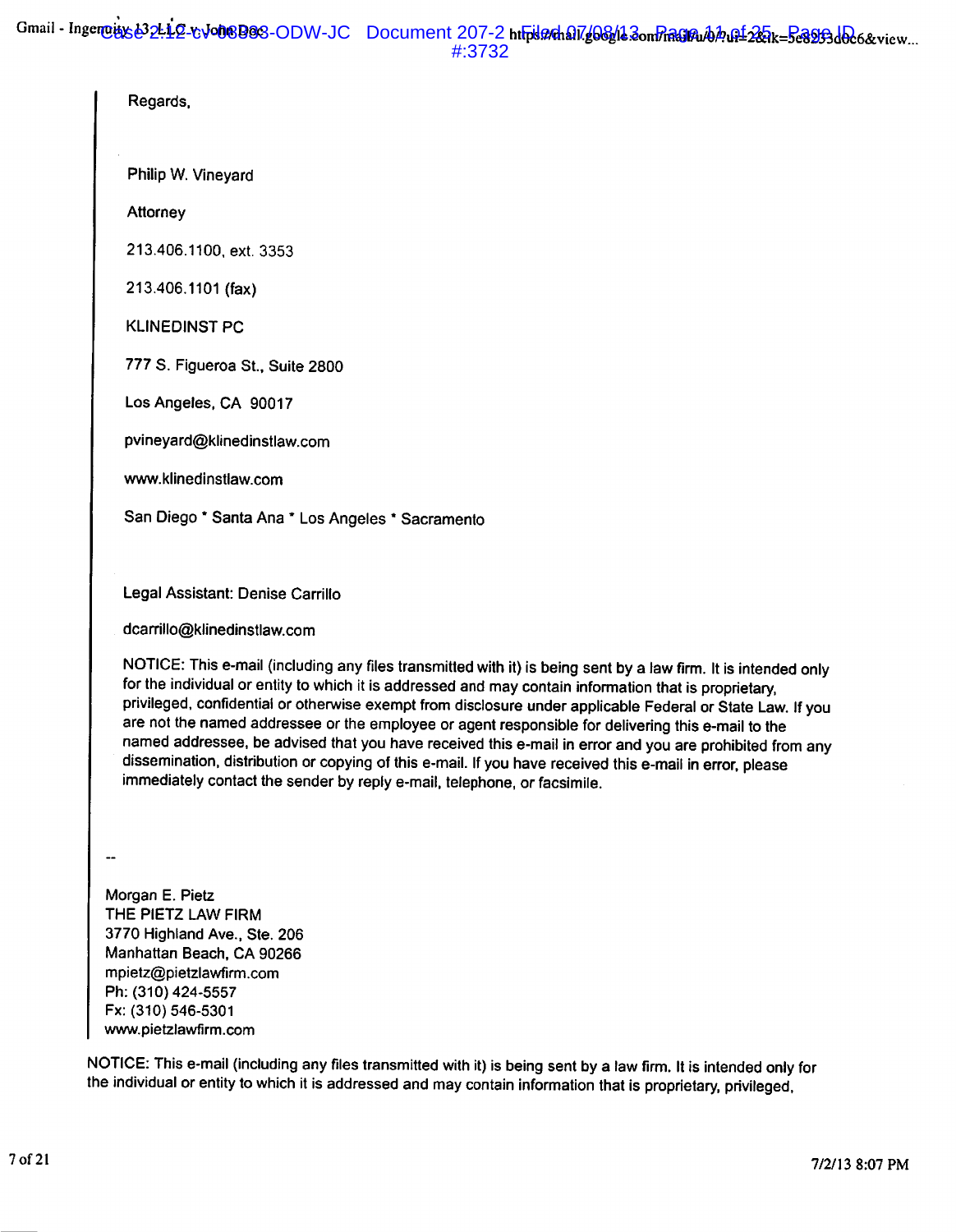confidential or otherwise exempt from disclosure under applicable Federal or State Law. If you are not the named addressee or the employee or agent responsible for delivering this e-mail to the named addressee, be advised that you have received this e-mail in error and you are prohibited from any dissemination, distribution or copying of this e-mail. If you have received this e-mail in error, please immediately contact the sender by reply e-mail, telephone, or facsimile.

### Morgan E. Pietz <mpietz@pietzlawfirm.com>

Wed, Jun 12, 2013 at 9:44 AM

To: "Philip W. Vineyard" <PVineyard@klinedinstlaw.com>

Cc: "johnisteele@gmail.com" <johnisteele@gmail.com>, "prhansmeier@thefirm.mn" <prhansmeier@thefirm.mn>, "nick@ranallolawoffice.com" <nick@ranallolawoffice.com>, "brett.gibbs@gmail.com" <brett.gibbs@gmail.com>, "Heather L. Rosing" <HRosing@klinedinstlaw.com>, David Majchrzak <DMajchrzak@klinedinstlaw.com>, "Denise M. Carrillo" <DCarrillo@klinedinstlaw.com>

Mr. Vineyard,

I asked a simple question which you have not yet answered: what is the date by which you are seeking relief? The normal 10-day response deadline specified in Circuit Rule 27 generally does not apply to "emergency" motions. Rather, the motions unit usually sets a deadline depending on the date by which the emergency relief is being requested -- hence my query. Please advise.

Again, you should also let the motions unit know this information, immediately.

Best regards. Morgan

On Wed, Jun 12, 2013 at 12:12 AM, Philip W. Vineyard <PVineyard@klinedinstlaw.com> wrote: Mr. Pietz.

I intend with my best efforts to file the Notice of Appeal with the district court tomorrow and will disclose to the court that we are filing an emergency motion with the 9th circuit by no later than Friday. I shall have my assistant inform the Ninth Circuit that the motion is coming as well. Circuit Rule 27 provides the briefing schedule for emergency motions. Please let us know if you have any questions.

Sent from my iPhone

On Jun 11, 2013, at 8:14 PM, "Morgan E. Pietz" <mpietz@pietzlawfirm.com> wrote:

Mr. Vineyard,

I will indeed oppose the motion.

If you have not already done so, I suggest that you immediately notify the Ninth Circuit motions unit that you will be waiting until Thursday and then filing an "emergency" motion seeking relief. . .by when exactly? To avoid the kind of ambiguity that Mr. Duffy's "emergency" appellate motion occasioned, and the resulting fire drill response, I would also suggest that you advise everyone, including the motions unit, on the date by which you are seeking relief, as soon as possible.

Best regards, Morgan

On Tue, Jun 11, 2013 at 7:03 PM, Philip W. Vineyard <PVineyard@klinedinstlaw.com> wrote: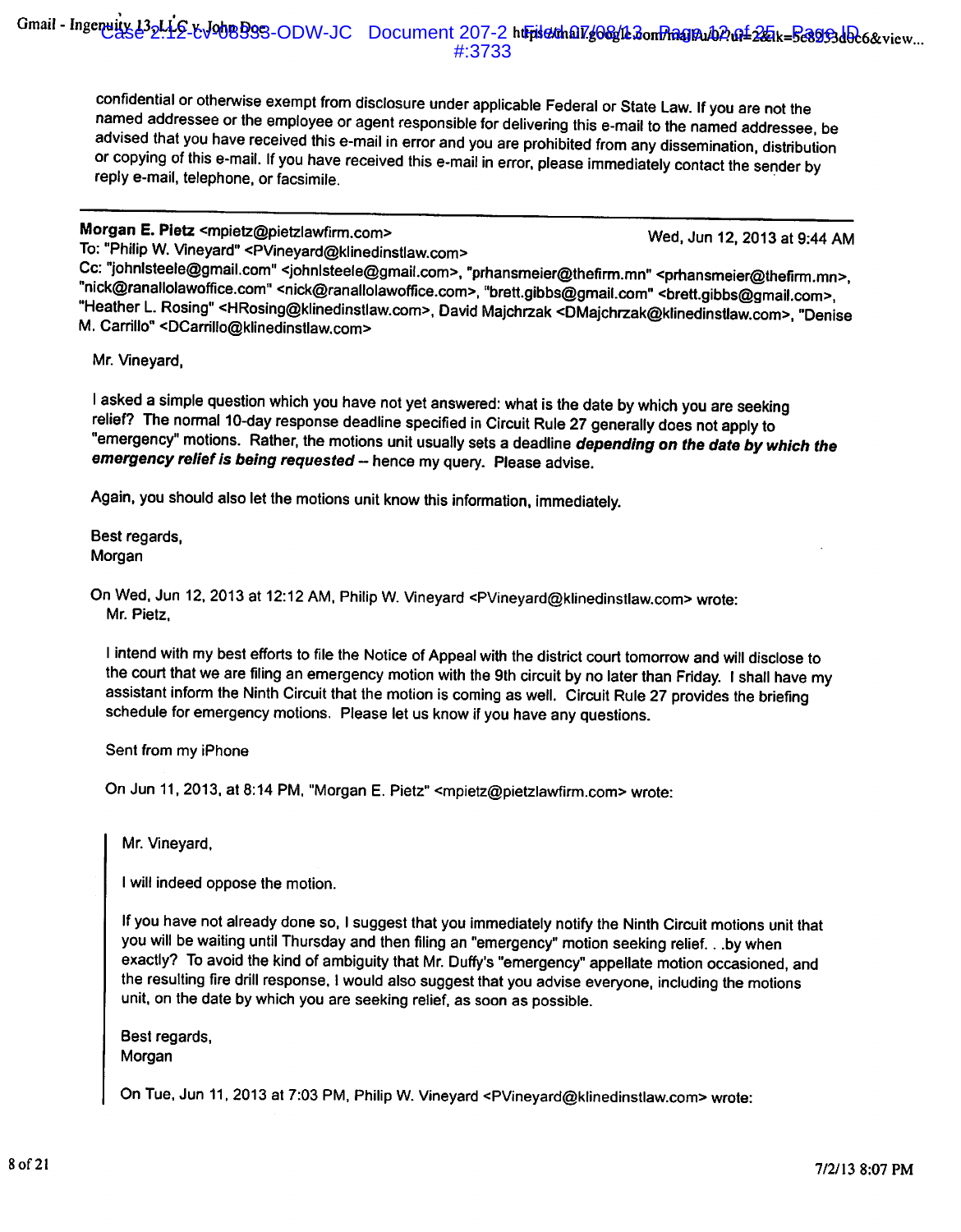Counsel.

Prenda Law has determined that it will be filing a Notice of Appeal to Judge Wright's Amended Order Denying in Part and Conditionally Granting in Part Paul Duffy's Motion for Approval of Bond and Order Staying Enforcement of May 6 and May 21 Orders Imposing Sanctions and Penalties (Dkt. Entry No. 177). In addition, Prenda Law will be filing an emergency motion with the Ninth Circuit Court of Appeals requesting the following alternative orders regarding Dkt. Entry No. 177:

An order vacating district court's Amended Order and issuing instructions to the district court to  $1.$ approve the original supersedeas bond posted by Paul Duffy, as well as the stays requested in Mr. Duffy's motion;

2. An order modifying the district court's Amended Order to exclude opposing counsel Morgan Pietz's prospective attorneys' fee incurred during the appeal as a basis for setting the amount of the FRAP Rule 7 appellate costs bond; and/or

3. An order consolidating Prenda Law's appeal of the district court's Amended Order with Prenda Law's underlying appeal of the district court's OSC sanctions order.

The bases for the Appeal and Motion are the following:

The district court's reliance on the Copyright Act as a basis for its order instructing appellants to  $1.$ post a second bond covering John Doe's attorneys' fees incurred during appeal is unlawful, because the original copyright action was dismissed without prejudice pursuant to FRCP Rule 41(a)(1). As such, the district court no longer has jurisdiction by which to award attorneys' fees pursuant to the Copyright Act. Further, a dismissal without prejudice is not a ruling on the merits; thus, the Copyright Act's prevailing party attorneys' fees provision cannot be invoked. See Azizian v. Federated Dep't Stores, Inc., 499 F.3d 950, 958 (9<sup>th</sup> Cir. 2007)("the term 'costs on appeal' in Rule 7 includes all expenses defined as "costs" by an applicable fee-shifting statute, including attorney's fees.") (bold is this author's emphasis); Commercial Space Mgmt. Co. v. Boeing Co., 193 F.3d 1074, 1077-78 (9<sup>th</sup> Cir. 1999)("The [filing of notice (of dismissal)] itself closes the file. There is nothing the defendant can do to fan the ashes of that action into life and the court has no role to play.").

2. The district court has exceeded its authority in permitting a non-party to execute on the bonds while the appeals are still pending.

Prenda Law will request a stay of enforcement of the district court's Amended Order as the Ninth Circuit considers Prenda Law's emergency motion. If you intend to oppose Prenda Law's motion. please so inform this office as soon as possible. I shall be in San Jose all day tomorrow on another matter and will have limited access to my computer facilities; therefore, I shall spend Thursday on the applicable motion and shall forward it as soon as practicable. Please let us know if you have any questions.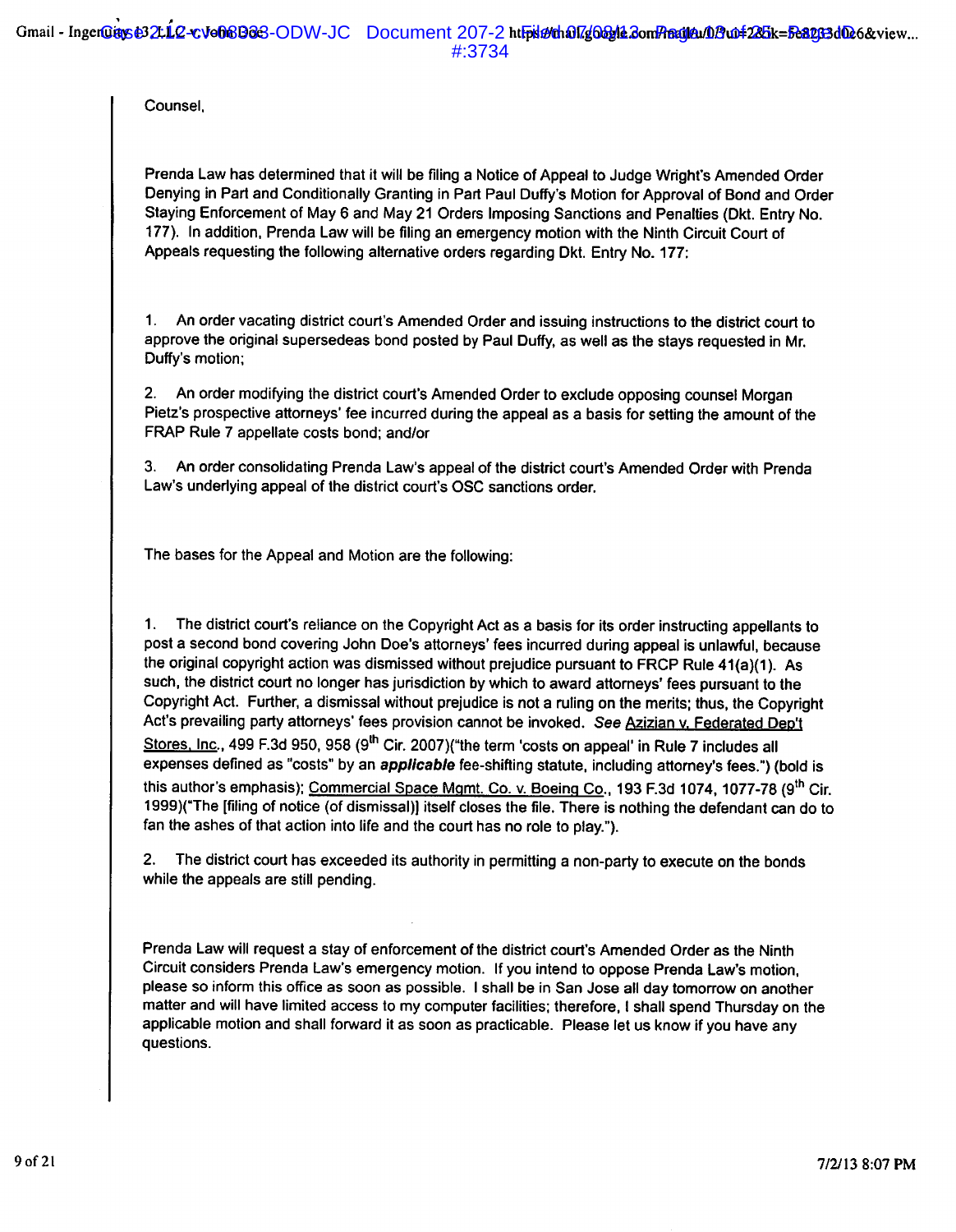| Regards,                                                                                                                                                                                                                                                                                                                                                                                                                                                                                                                                                                                                                                                                                                                                        |
|-------------------------------------------------------------------------------------------------------------------------------------------------------------------------------------------------------------------------------------------------------------------------------------------------------------------------------------------------------------------------------------------------------------------------------------------------------------------------------------------------------------------------------------------------------------------------------------------------------------------------------------------------------------------------------------------------------------------------------------------------|
| Philip W. Vineyard                                                                                                                                                                                                                                                                                                                                                                                                                                                                                                                                                                                                                                                                                                                              |
| Attorney                                                                                                                                                                                                                                                                                                                                                                                                                                                                                                                                                                                                                                                                                                                                        |
| 213.406.1100, ext. 3353                                                                                                                                                                                                                                                                                                                                                                                                                                                                                                                                                                                                                                                                                                                         |
| 213.406.1101 (fax)                                                                                                                                                                                                                                                                                                                                                                                                                                                                                                                                                                                                                                                                                                                              |
| <b>KLINEDINST PC</b>                                                                                                                                                                                                                                                                                                                                                                                                                                                                                                                                                                                                                                                                                                                            |
| 777 S. Figueroa St., Suite 2800                                                                                                                                                                                                                                                                                                                                                                                                                                                                                                                                                                                                                                                                                                                 |
| Los Angeles, CA 90017                                                                                                                                                                                                                                                                                                                                                                                                                                                                                                                                                                                                                                                                                                                           |
| pvineyard@klinedinstlaw.com                                                                                                                                                                                                                                                                                                                                                                                                                                                                                                                                                                                                                                                                                                                     |
| www.klinedinstlaw.com                                                                                                                                                                                                                                                                                                                                                                                                                                                                                                                                                                                                                                                                                                                           |
| San Diego * Santa Ana * Los Angeles * Sacramento                                                                                                                                                                                                                                                                                                                                                                                                                                                                                                                                                                                                                                                                                                |
|                                                                                                                                                                                                                                                                                                                                                                                                                                                                                                                                                                                                                                                                                                                                                 |
| Legal Assistant: Denise Carrillo                                                                                                                                                                                                                                                                                                                                                                                                                                                                                                                                                                                                                                                                                                                |
| dcarrillo@klinedinstlaw.com                                                                                                                                                                                                                                                                                                                                                                                                                                                                                                                                                                                                                                                                                                                     |
| NOTICE: This e-mail (including any files transmitted with it) is being sent by a law firm. It is intended<br>only for the individual or entity to which it is addressed and may contain information that is proprietary,<br>privileged, confidential or otherwise exempt from disclosure under applicable Federal or State Law. If<br>you are not the named addressee or the employee or agent responsible for delivering this e-mail to the<br>named addressee, be advised that you have received this e-mail in error and you are prohibited from<br>any dissemination, distribution or copying of this e-mail. If you have received this e-mail in error,<br>please immediately contact the sender by reply e-mail, telephone, or facsimile. |
| Morgan E. Pietz                                                                                                                                                                                                                                                                                                                                                                                                                                                                                                                                                                                                                                                                                                                                 |
| THE PIETZ LAW FIRM<br>3770 Highland Ave., Ste. 206                                                                                                                                                                                                                                                                                                                                                                                                                                                                                                                                                                                                                                                                                              |
| Manhattan Beach, CA 90266<br>mpietz@pietzlawfirm.com                                                                                                                                                                                                                                                                                                                                                                                                                                                                                                                                                                                                                                                                                            |
| Ph: (310) 424-5557                                                                                                                                                                                                                                                                                                                                                                                                                                                                                                                                                                                                                                                                                                                              |
| Fx: (310) 546-5301<br>www.pietzlawfirm.com                                                                                                                                                                                                                                                                                                                                                                                                                                                                                                                                                                                                                                                                                                      |

NOTICE: This e-mail (including any files transmitted with it) is being sent by a law firm. It is intended only for the individual or entity to which it is addressed and may contain information that is proprietary,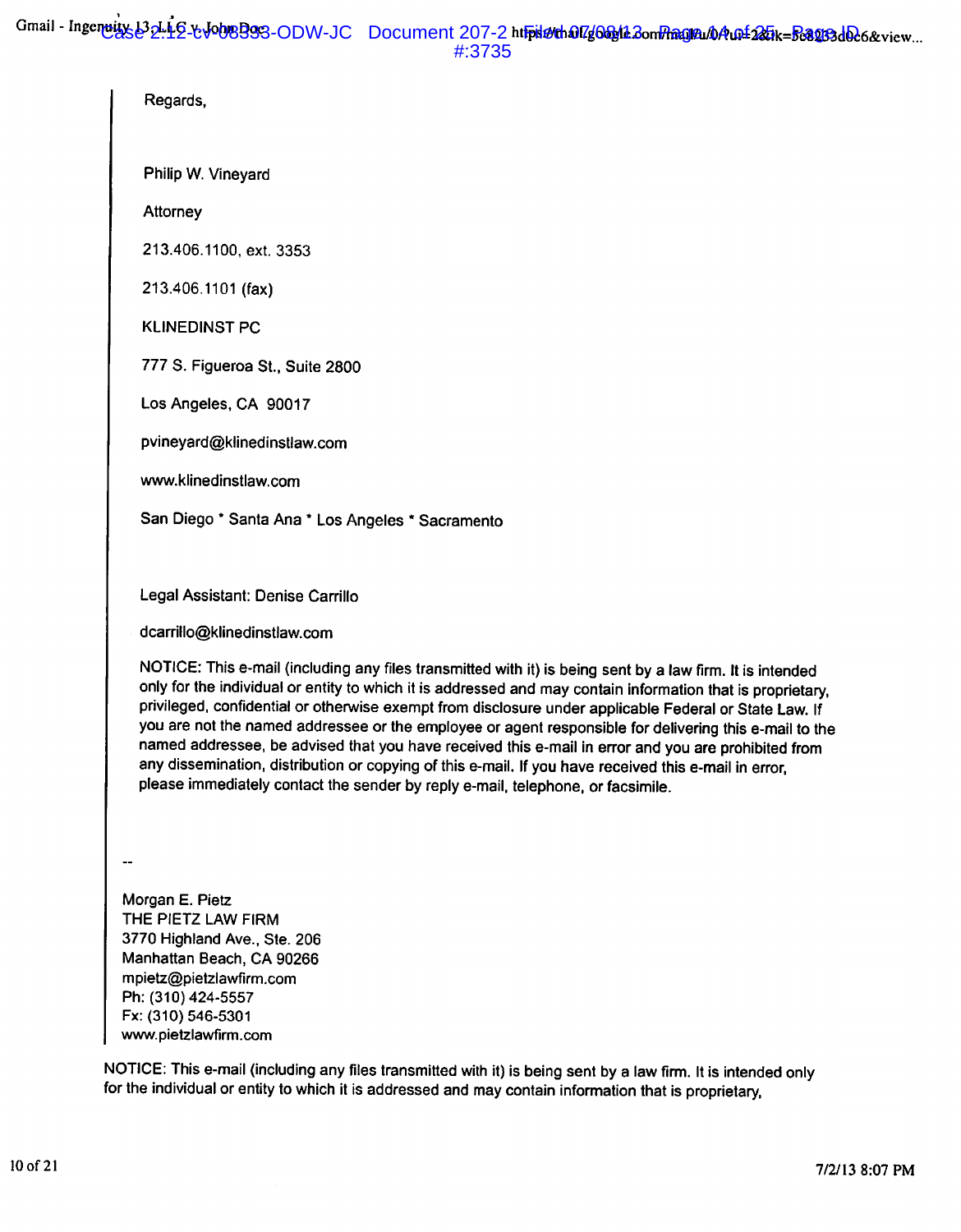privileged, confidential or otherwise exempt from disclosure under applicable Federal or State Law. If you are not the named addressee or the employee or agent responsible for delivering this e-mail to the named addressee, be advised that you have received this e-mail in error and you are prohibited from any dissemination, distribution or copying of this e-mail. If you have received this e-mail in error, please immediately contact the sender by reply e-mail, telephone, or facsimile.

Morgan E. Pietz THE PIETZ LAW FIRM 3770 Highland Ave., Ste. 206 Manhattan Beach, CA 90266 mpietz@pietzlawfirm.com Ph: (310) 424-5557 Fx: (310) 546-5301 www.pietzlawfirm.com

Philip W. Vineyard <PVineyard@klinedinstlaw.com> Fri, Jun 14, 2013 at 9:54 AM To: "Morgan E. Pietz (mpietz@pietzlawfirm.com)" <mpietz@pietzlawfirm.com>, "johnisteele@gmail.com" <iohnisteele@gmail.com>, "Paul Hansmeier (prhansmeier@thefirm.mn)" <prhansmeier@thefirm.mn>, "Nicholas Ranallo (nick@ranallolawoffice.com)" <nick@ranallolawoffice.com>, "brett.gibbs@gmail.com" <brett.gibbs@gmail.com> Cc: "Heather L. Rosing" <HRosing@klinedinstlaw.com>, David Majchrzak <DMajchrzak@klinedinstlaw.com>, "Denise M. Carrillo" <DCarrillo@klinedinstlaw.com>

All interested parties and their counsel of record,

Attached is the pre-executed version of Prenda Law's emergency motion to the Ninth Circuit concerning the subject matter discussed in the earlier e-mails found below. We anticipate the executed version of the motion will be filed with the Ninth Circuit by the end of the day today, at which time you will also be served with the motion. For those of you without ECF privileges, we shall e-mail a copy of the executed motion for your review. Please let us know if you have any questions.

Regards,

Philip W. Vineyard

Attorney

213.406.1100, ext. 3353

213.406.1101 (fax)

**KLINEDINST PC**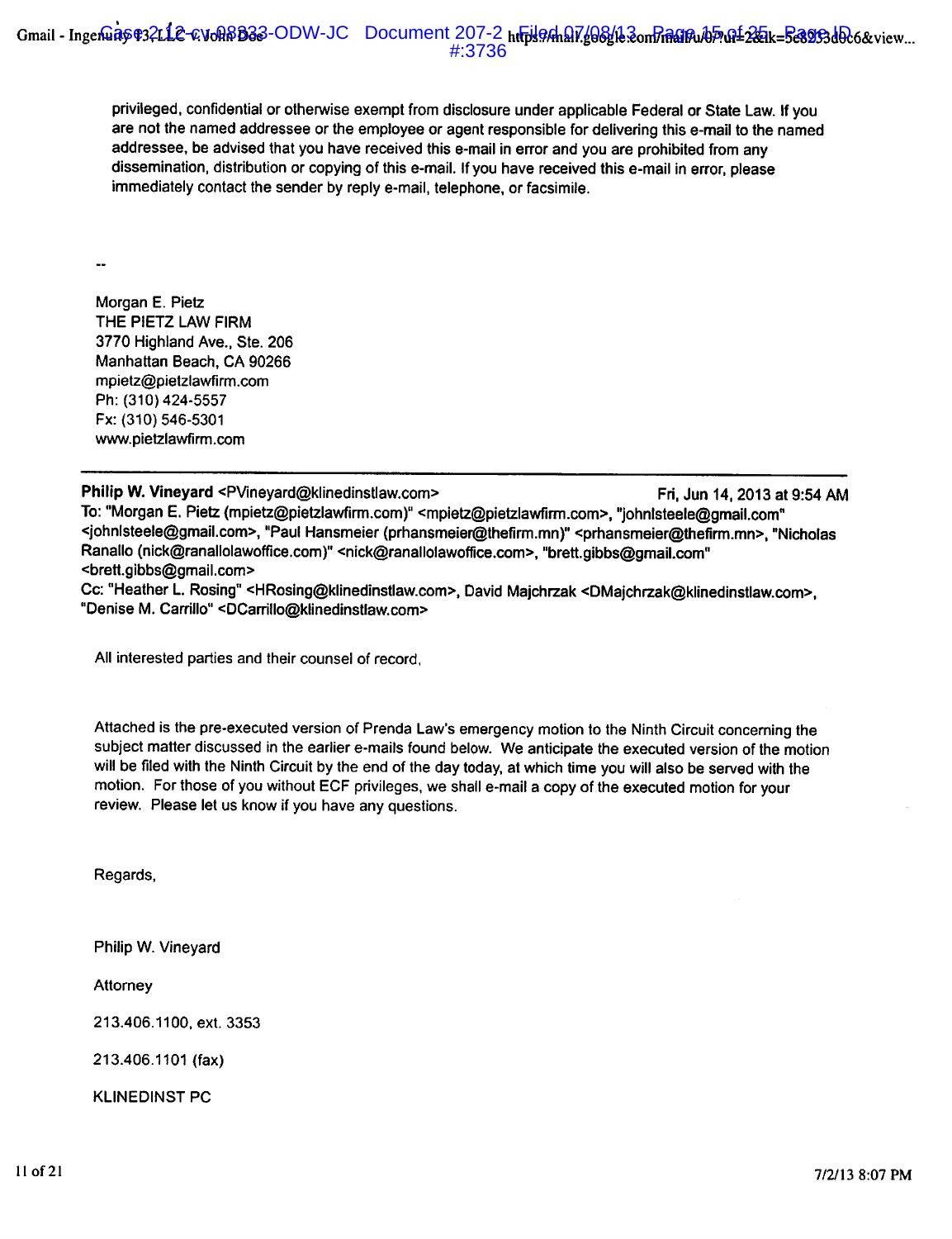Gmail - Ingentitus b3 2:12 - volu8003-ODW-JC Document 207-2 https://datil/datil.com/haaj/a/0/04225k=5e8203d0e6&view... #:3737

777 S. Figueroa St., Suite 2800

Los Angeles, CA 90017

pvineyard@klinedinstlaw.com

www.klinedinstlaw.com

San Diego \* Santa Ana \* Los Angeles \* Sacramento

Legal Assistant: Denise Carrillo

dcarrillo@klinedinstlaw.com

From: Philip W. Vineyard Sent: Tuesday, June 11, 2013 7:04 PM To: Morgan E. Pietz (mpietz@pietzlawfirm.com); johnlsteele@gmail.com; prhansmeier@thefirm.mn; nick@ranallolawoffice.com; brett.gibbs@qmail.com Cc: Heather L. Rosing; David Majchrzak; Denise M. Carrillo Subject: Ingenuity 13, LLC v. John Doe

Counsel.

Prenda Law has determined that it will be filing a Notice of Appeal to Judge Wright's Amended Order Denying in Part and Conditionally Granting in Part Paul Duffy's Motion for Approval of Bond and Order Staying Enforcement of May 6 and May 21 Orders Imposing Sanctions and Penalties (Dkt. Entry No. 177). In addition, Prenda Law will be filing an emergency motion with the Ninth Circuit Court of Appeals requesting the following alternative orders regarding Dkt. Entry No. 177:

1. An order vacating district court's Amended Order and issuing instructions to the district court to approve the original supersedeas bond posted by Paul Duffy, as well as the stays requested in Mr. Duffy's motion;

2. An order modifying the district court's Amended Order to exclude opposing counsel Morgan Pietz's prospective attorneys' fee incurred during the appeal as a basis for setting the amount of the FRAP Rule 7 appellate costs bond; and/or

3. An order consolidating Prenda Law's appeal of the district court's Amended Order with Prenda Law's underlying appeal of the district court's OSC sanctions order.

The bases for the Appeal and Motion are the following: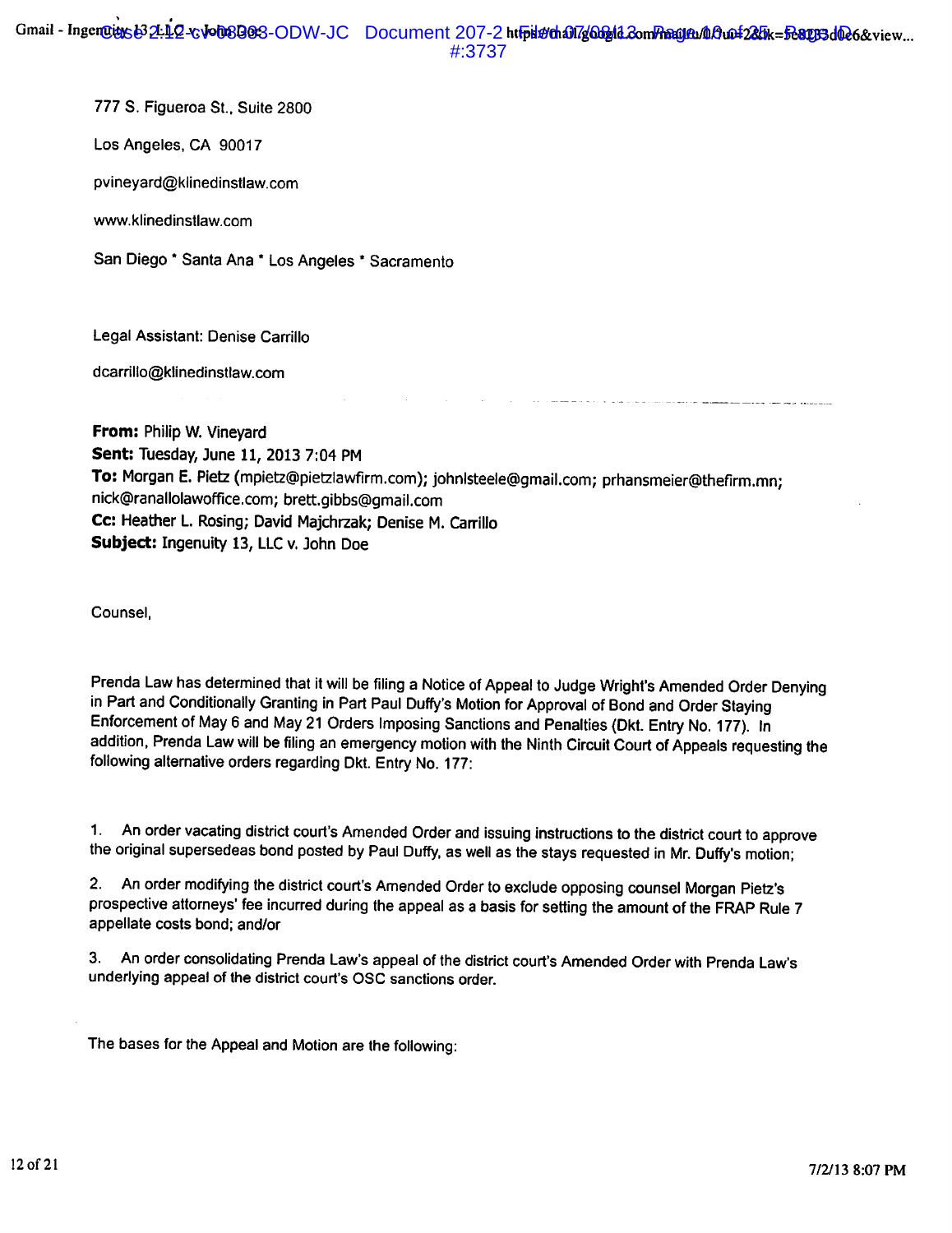The district court's reliance on the Copyright Act as a basis for its order instructing appellants to post a  $1.$ second bond covering John Doe's attorneys' fees incurred during appeal is unlawful, because the original copyright action was dismissed without prejudice pursuant to FRCP Rule 41(a)(1). As such, the district court no longer has jurisdiction by which to award attorneys' fees pursuant to the Copyright Act. Further, a dismissal without prejudice is not a ruling on the merits; thus, the Copyright Act's prevailing party attorneys' fees provision cannot be invoked. See Azizian v. Federated Dep't Stores. Inc., 499 F.3d 950, 958 (9th Cir. 2007)("the term 'costs on appeal' in Rule 7 includes all expenses defined as "costs" by an applicable fee-shifting statute, including attorney's fees.") (bold is this author's emphasis); Commercial Space Mgmt. Co. v. Boeing Co., 193 F.3d 1074, 1077-78 (9<sup>th</sup> Cir. 1999)("The ffiling of notice (of dismissal)] itself closes the file. There is nothing the defendant can do to fan the ashes of that action into life and the court has no role to play.").

2. The district court has exceeded its authority in permitting a non-party to execute on the bonds while the appeals are still pending.

Prenda Law will request a stay of enforcement of the district court's Amended Order as the Ninth Circuit considers Prenda Law's emergency motion. If you intend to oppose Prenda Law's motion, please so inform this office as soon as possible. I shall be in San Jose all day tomorrow on another matter and will have limited access to my computer facilities; therefore, I shall spend Thursday on the applicable motion and shall forward it as soon as practicable. Please let us know if you have any questions.

Regards,

Philip W. Vinevard

Attorney

213.406.1100. ext. 3353

213.406.1101 (fax)

**KLINEDINST PC** 

777 S. Figueroa St., Suite 2800

Los Angeles, CA 90017

pvineyard@klinedinstlaw.com

www.klinedinstlaw.com

San Diego \* Santa Ana \* Los Angeles \* Sacramento

Legal Assistant: Denise Carrillo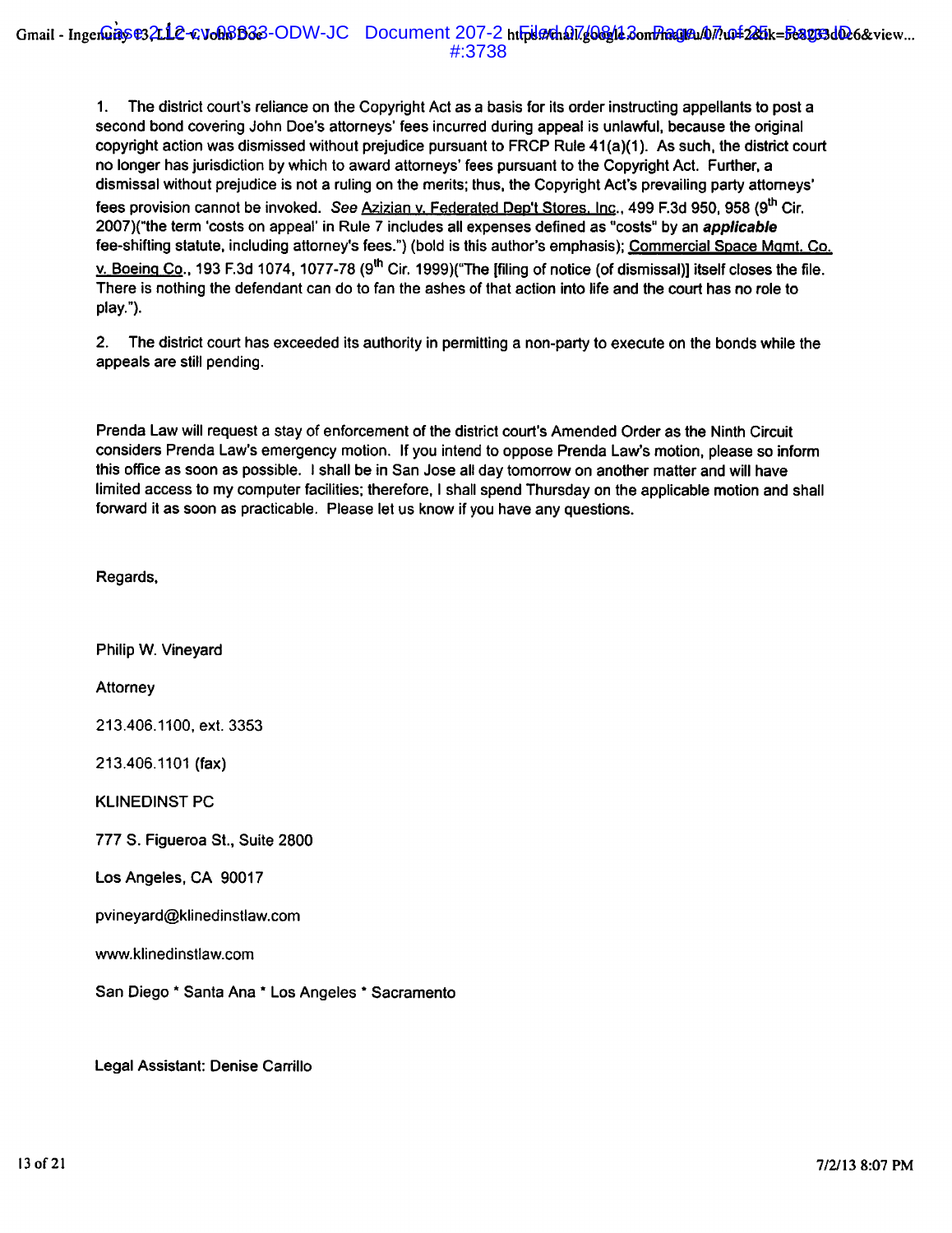dcarrillo@klinedinstlaw.com

NOTICE: This e-mail (including any files transmitted with it) is being sent by a law firm. It is intended only for the individual or entity to which it is addressed and may contain information that is proprietary, privileged, confidential or otherwise exempt from disclosure under applicable Federal or State Law. If you are not the named addressee or the employee or agent responsible for delivering this e-mail to the named addressee, be advised that you have received this e-mail in error and you are prohibited from any dissemination, distribution or copying of this e-mail. If you have received this e-mail in error, please immediately contact the sender by reply e-mail, telephone, or facsimile.

9th Circuit\_ Emergency Motion (316-2356)-c.DOC 画 101K

John Steele <johnlsteele@gmail.com>

Fri, Jun 14, 2013 at 10:20 AM

To: "Philip W. Vineyard" <PVineyard@klinedinstlaw.com> Cc: "Morgan E. Pietz (mpietz@pietzlawfirm.com)" <mpietz@pietzlawfirm.com>, "Paul Hansmeier (prhansmeier@thefirm.mn)" <prhansmeier@thefirm.mn>, "Nicholas Ranallo (nick@ranallolawoffice.com)" <nick@ranallolawoffice.com>, "brett.gibbs@gmail.com" <brett.gibbs@gmail.com>, "Heather L. Rosing" <HRosing@klinedinstlaw.com>, David Majchrzak <DMajchrzak@klinedinstlaw.com>, "Denise M. Carrillo" <DCarrillo@klinedinstlaw.com>

Philip,

Great motion.

On page 5, I want to take issue with the bottom of the page, right before foot note 23. No one that I am aware of (on our side) stated that Prenda or anyone else had a policy of demanding a settlement amount just low enough to avoid legal action. This is something the bad guys always claim.

On Fri, Jun 14, 2013 at 12:54 PM, Philip W. Vineyard <PVineyard@klinedinstlaw.com> wrote:

All interested parties and their counsel of record,

Attached is the pre-executed version of Prenda Law's emergency motion to the Ninth Circuit concerning the subject matter discussed in the earlier e-mails found below. We anticipate the executed version of the motion will be filed with the Ninth Circuit by the end of the day today, at which time you will also be served with the motion. For those of you without ECF privileges, we shall e-mail a copy of the executed motion for your review. Please let us know if you have any questions.

Regards,

Philip W. Vineyard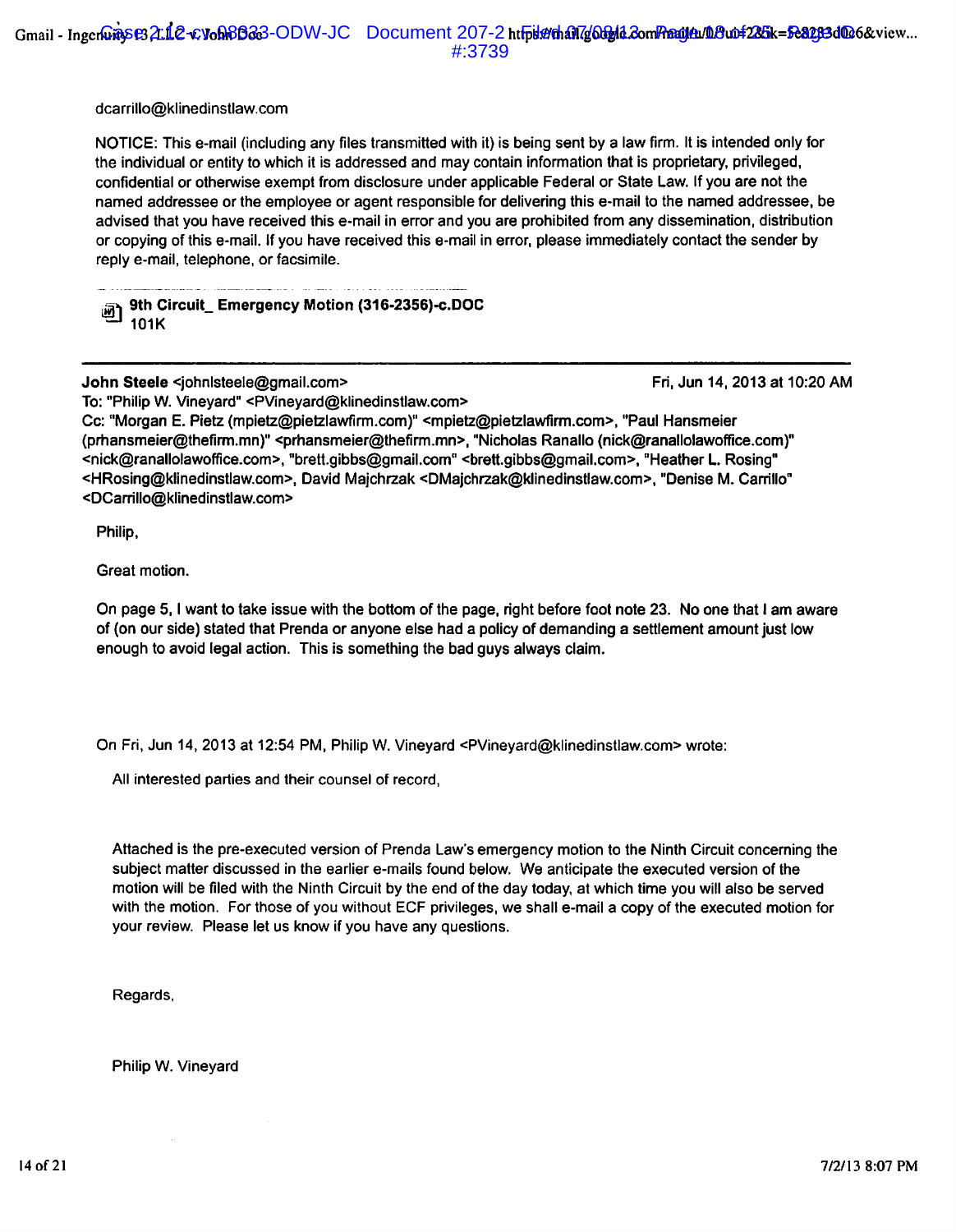#### Attorney

213.406.1100, ext. 3353

213.406.1101 (fax)

**KLINEDINST PC** 

777 S. Figueroa St., Suite 2800

Los Angeles, CA 90017

pvineyard@klinedinstlaw.com

www.klinedinstlaw.com

San Diego \* Santa Ana \* Los Angeles \* Sacramento

Legal Assistant: Denise Carrillo

dcarrillo@klinedinstlaw.com

From: Philip W. Vineyard Sent: Tuesday, June 11, 2013 7:04 PM To: Morgan E. Pietz (mpietz@pietzlawfirm.com); johnlsteele@gmail.com; prhansmeier@thefirm.mn; nick@ranallolawoffice.com; brett.gibbs@gmail.com Cc: Heather L. Rosing; David Majchrzak; Denise M. Carrillo Subject: Ingenuity 13, LLC v. John Doe

Counsel,

Prenda Law has determined that it will be filing a Notice of Appeal to Judge Wright's Amended Order Denying in Part and Conditionally Granting in Part Paul Duffy's Motion for Approval of Bond and Order Staying Enforcement of May 6 and May 21 Orders Imposing Sanctions and Penalties (Dkt. Entry No. 177). In addition, Prenda Law will be filing an emergency motion with the Ninth Circuit Court of Appeals requesting the following alternative orders regarding Dkt. Entry No. 177:

1. An order vacating district court's Amended Order and issuing instructions to the district court to approve the original supersedeas bond posted by Paul Duffy, as well as the stays requested in Mr. Duffy's motion;

 $2.$ An order modifying the district court's Amended Order to exclude opposing counsel Morgan Pietz's prospective attorneys' fee incurred during the appeal as a basis for setting the amount of the FRAP Rule 7 appellate costs bond; and/or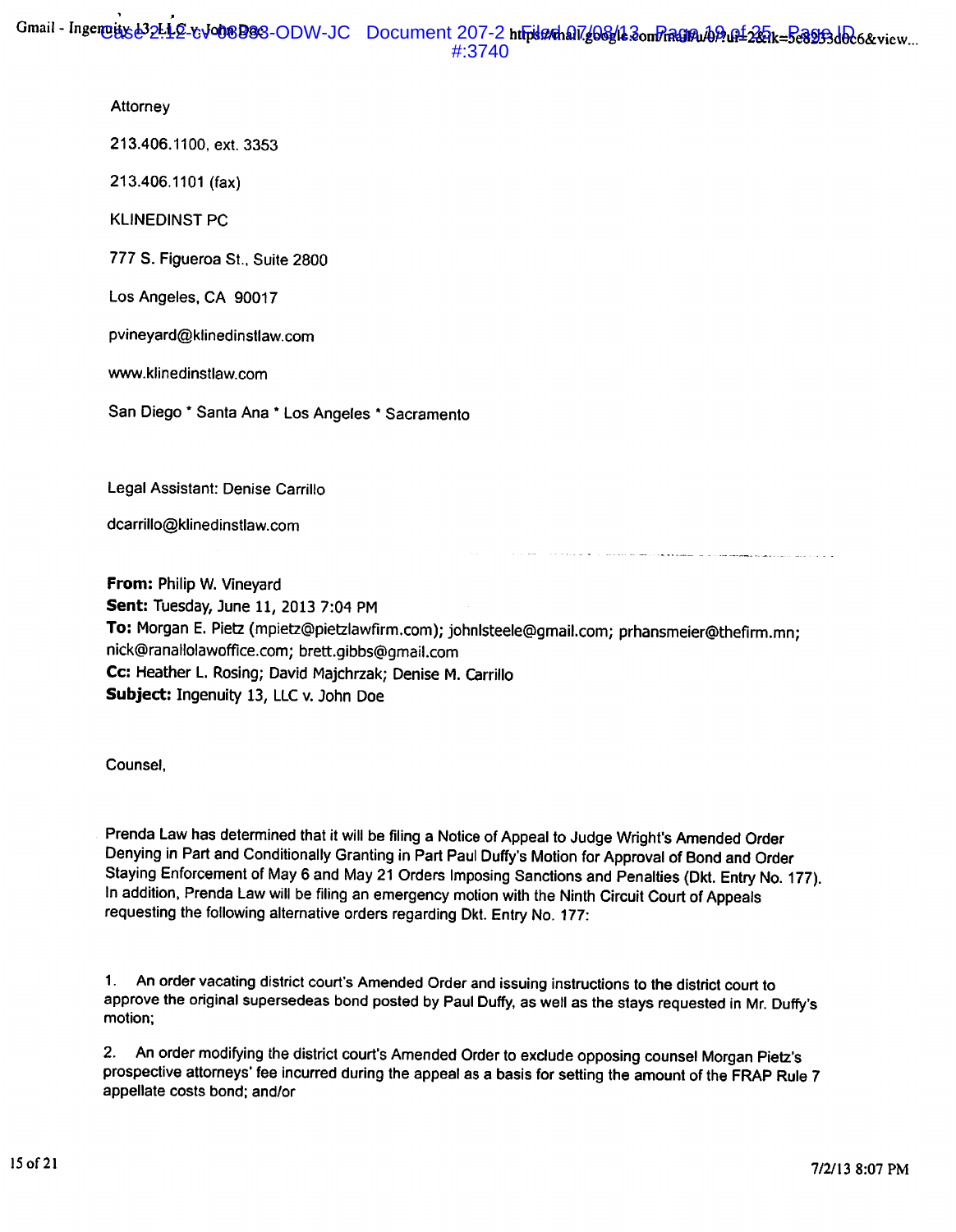3. An order consolidating Prenda Law's appeal of the district court's Amended Order with Prenda Law's underlying appeal of the district court's OSC sanctions order.

The bases for the Appeal and Motion are the following:

 $1.$ The district court's reliance on the Copyright Act as a basis for its order instructing appellants to post a second bond covering John Doe's attorneys' fees incurred during appeal is unlawful, because the original copyright action was dismissed without prejudice pursuant to FRCP Rule 41(a)(1). As such, the district court no longer has jurisdiction by which to award attorneys' fees pursuant to the Copyright Act. Further, a dismissal without prejudice is not a ruling on the merits; thus, the Copyright Act's prevailing party attorneys' fees provision cannot be invoked. See Azizian v. Federated Dep't Stores, Inc., 499 F.3d 950, 958 (9th Cir. 2007)("the term 'costs on appeal' in Rule 7 includes all expenses defined as "costs" by an applicable fee-shifting statute, including attorney's fees.") (bold is this author's emphasis); Commercial Space Mgmt. Co. v. Boeing Co., 193 F.3d 1074, 1077-78 (9<sup>th</sup> Cir. 1999)("The [filing of notice (of dismissal)] itself closes the file. There is nothing the defendant can do to fan the ashes of that action into life and the court has no role to play.").

2. The district court has exceeded its authority in permitting a non-party to execute on the bonds while the appeals are still pending.

Prenda Law will request a stay of enforcement of the district court's Amended Order as the Ninth Circuit considers Prenda Law's emergency motion. If you intend to oppose Prenda Law's motion, please so inform this office as soon as possible. I shall be in San Jose all day tomorrow on another matter and will have limited access to my computer facilities; therefore, I shall spend Thursday on the applicable motion and shall forward it as soon as practicable. Please let us know if you have any questions.

Regards,

Philip W. Vineyard Attorney 213.406.1100, ext. 3353 213.406.1101 (fax) **KLINEDINST PC** 777 S. Figueroa St., Suite 2800 Los Angeles, CA 90017 pvineyard@klinedinstlaw.com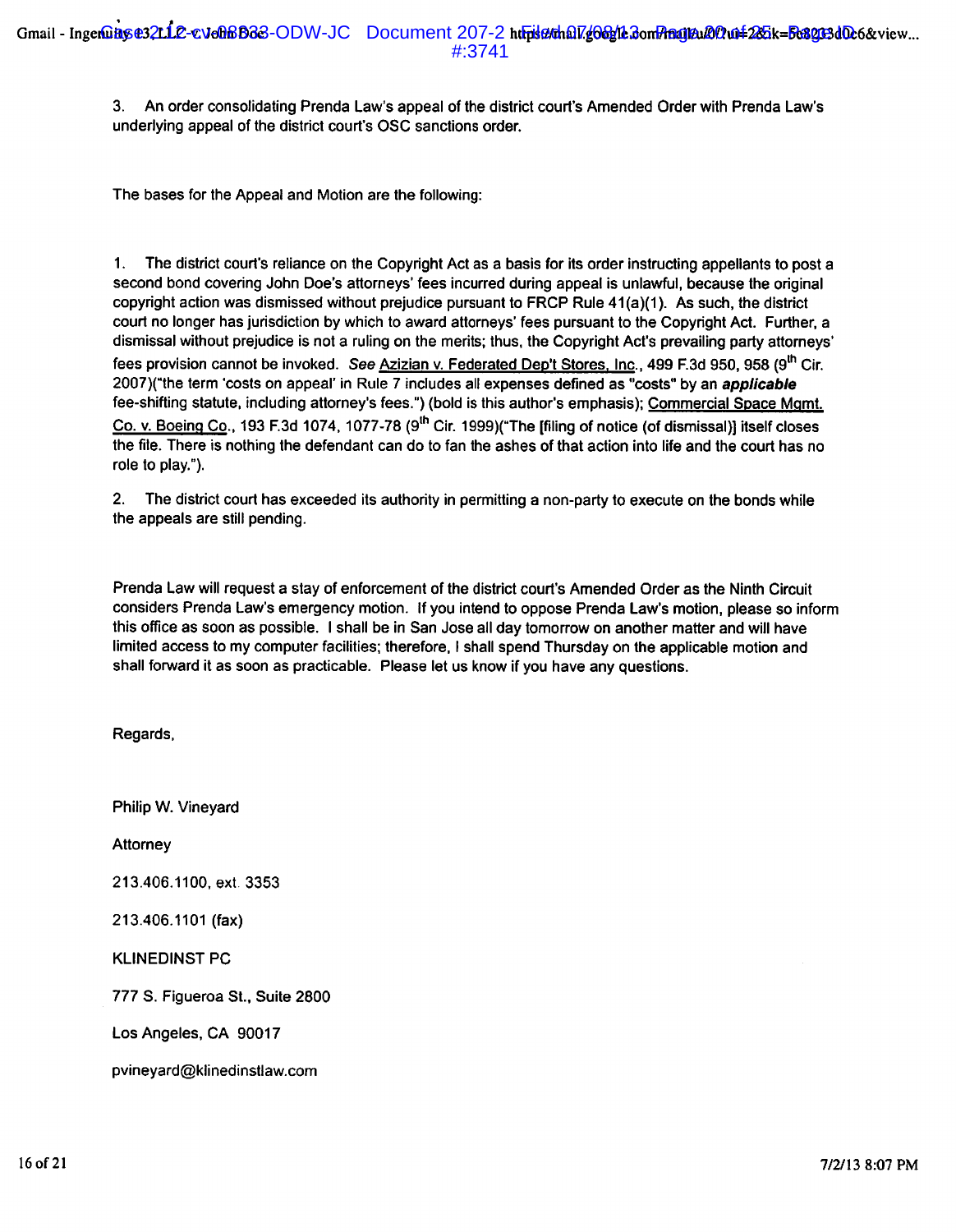www.klinedinstlaw.com

San Diego \* Santa Ana \* Los Angeles \* Sacramento

Legal Assistant: Denise Carrillo

dcarrillo@klinedinstlaw.com

NOTICE: This e-mail (including any files transmitted with it) is being sent by a law firm. It is intended only for the individual or entity to which it is addressed and may contain information that is proprietary, privileged, confidential or otherwise exempt from disclosure under applicable Federal or State Law. If you are not the named addressee or the employee or agent responsible for delivering this e-mail to the named addressee, be advised that you have received this e-mail in error and you are prohibited from any dissemination, distribution or copying of this e-mail. If you have received this e-mail in error, please immediately contact the sender by reply e-mail, telephone, or facsimile.

Philip W. Vineyard <PVineyard@klinedinstlaw.com> Fri, Jun 14, 2013 at 10:23 AM To: John Steele <iohnIsteele@gmail.com>

Cc: "Morgan E. Pietz (mpietz@pietzlawfirm.com)" <mpietz@pietzlawfirm.com>, "Paul Hansmeier (prhansmeier@thefirm.mn)" <prhansmeier@thefirm.mn>, "Nicholas Ranallo (nick@ranallolawoffice.com)" <nick@ranallolawoffice.com>, "brett.gibbs@gmail.com" <brett.gibbs@gmail.com>, "Heather L. Rosing" <HRosing@klinedinstlaw.com>, David Majchrzak <DMajchrzak@klinedinstlaw.com>, "Denise M. Carrillo" <DCarrillo@klinedinstlaw.com>

Thanks, John. I shall amend the motion to reflect this perspective.

Philip W. Vineyard

Attorney

213.406.1100, ext. 3353

213.406.1101 (fax)

**KLINEDINST PC** 

777 S. Figueroa St., Suite 2800

Los Angeles, CA 90017

pvineyard@klinedinstlaw.com

www.klinedinstlaw.com

San Diego \* Santa Ana \* Los Angeles \* Sacramento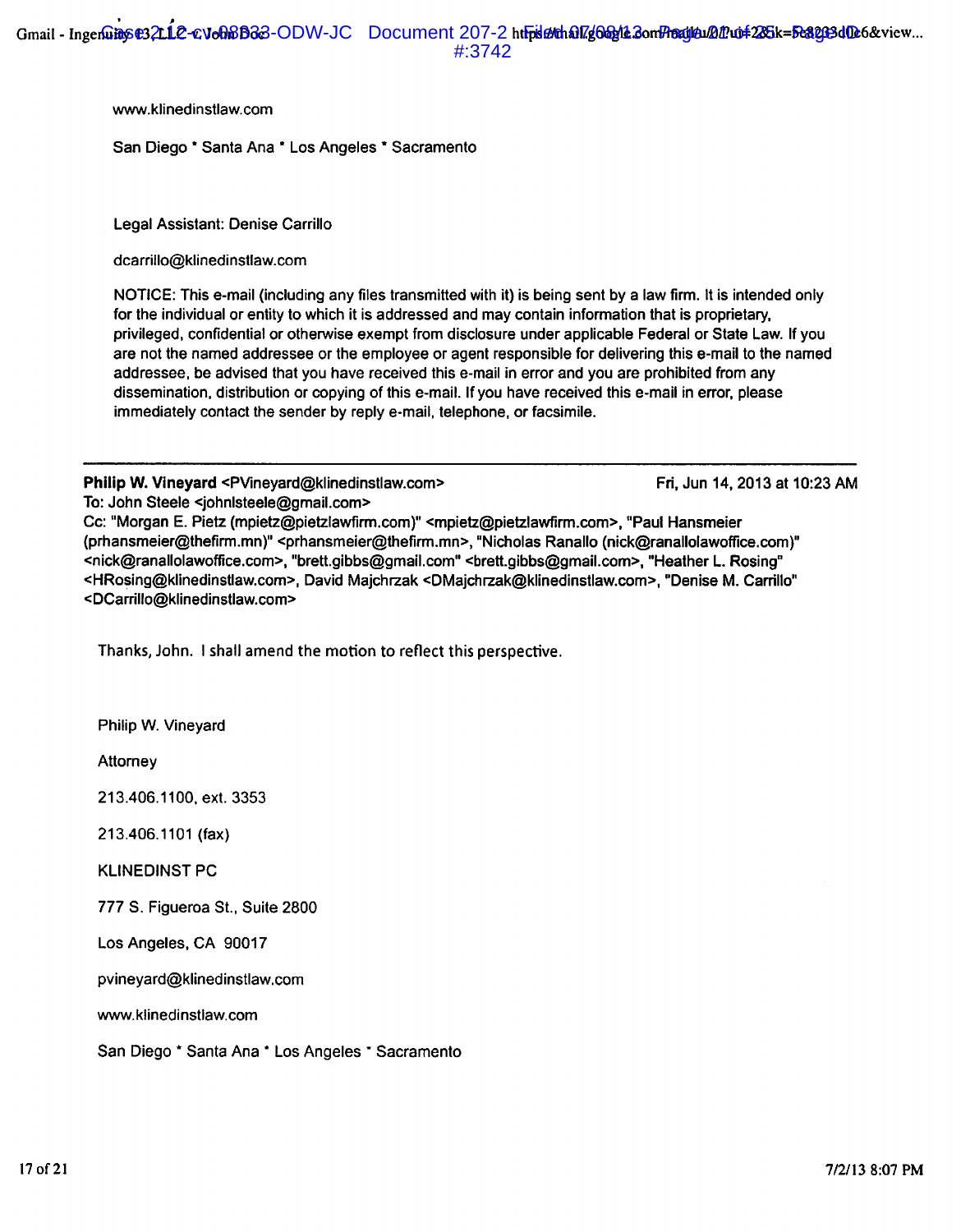Legal Assistant: Denise Carrillo

dcarrillo@klinedinstlaw.com

From: John Steele [mailto:johnlsteele@gmail.com] Sent: Friday, June 14, 2013 10:21 AM To: Philip W. Vinevard Cc: Morgan E. Pietz (mpietz@pietzlawfirm.com); Paul Hansmeier (prhansmeier@thefirm.mn); Nicholas Ranallo (nick@ranallolawoffice.com); brett.gibbs@gmail.com; Heather L. Rosing; David Majchrzak; Denise M. Carrillo Subject: Re: FW: Ingenuity 13, LLC v. John Doe

Philip,

Great motion.

On page 5, I want to take issue with the bottom of the page, right before foot note 23. No one that I am aware of (on our side) stated that Prenda or anyone else had a policy of demanding a settlement amount just low enough to avoid legal action. This is something the bad guys always claim.

On Fri, Jun 14, 2013 at 12:54 PM, Philip W. Vineyard <PVineyard@klinedinstlaw.com> wrote:

All interested parties and their counsel of record,

Attached is the pre-executed version of Prenda Law's emergency motion to the Ninth Circuit concerning the subject matter discussed in the earlier e-mails found below. We anticipate the executed version of the motion will be filed with the Ninth Circuit by the end of the day today, at which time you will also be served with the motion. For those of you without ECF privileges, we shall e-mail a copy of the executed motion for your review. Please let us know if you have any questions.

Regards,

Philip W. Vineyard

Attorney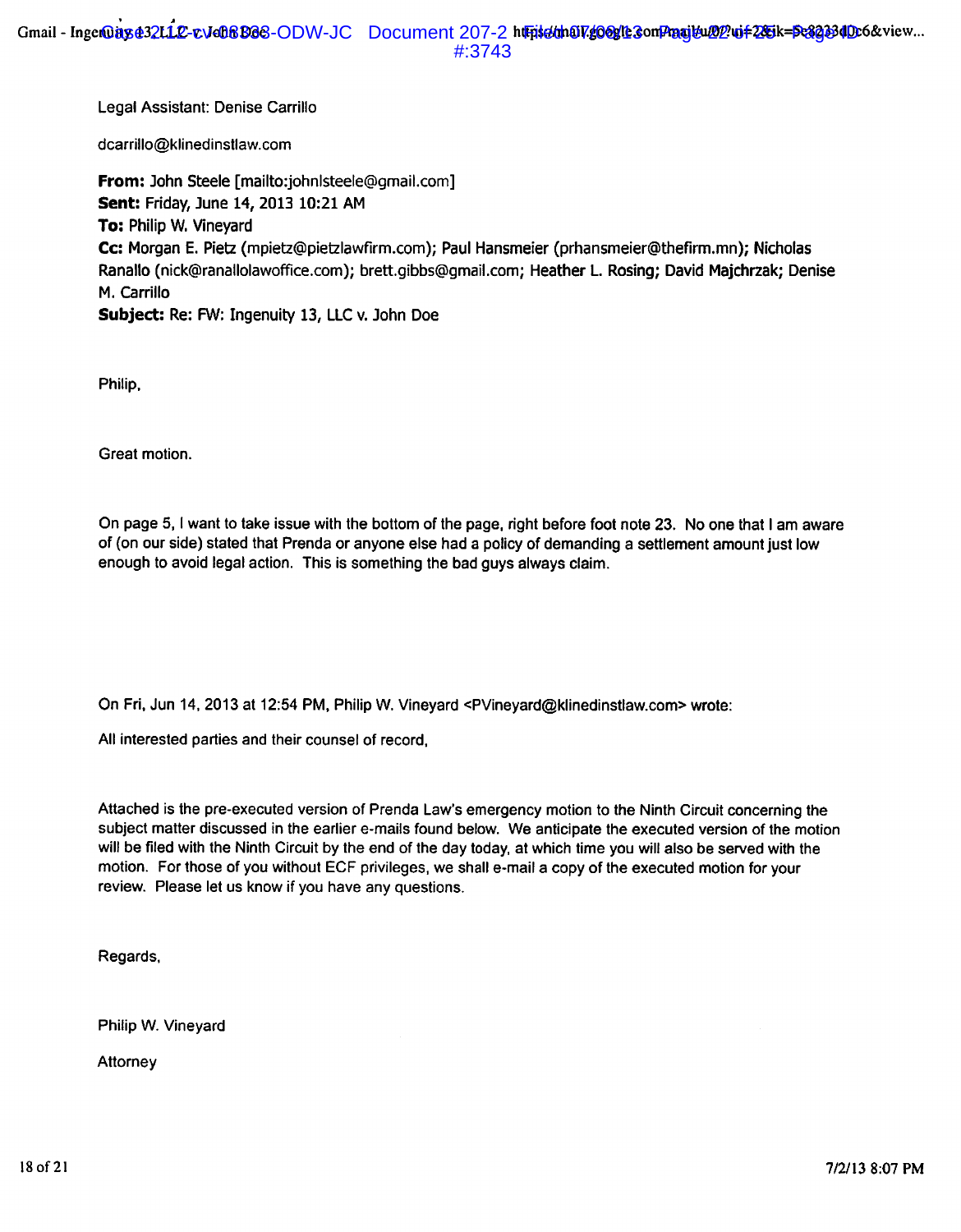213.406.1100, ext. 3353

213.406.1101 (fax)

**KLINEDINST PC** 

777 S. Figueroa St., Suite 2800

Los Angeles, CA 90017

pvineyard@klinedinstlaw.com

www.klinedinstlaw.com

San Diego \* Santa Ana \* Los Angeles \* Sacramento

Legal Assistant: Denise Carrillo

dcarrillo@klinedinstlaw.com

From: Philip W. Vineyard Sent: Tuesday, June 11, 2013 7:04 PM To: Morgan E. Pietz (mpietz@pietzlawfirm.com); johnlsteele@qmail.com; prhansmeier@thefirm.mn; nick@ranallolawoffice.com; brett.gibbs@gmail.com Cc: Heather L. Rosing; David Majchrzak; Denise M. Carrillo Subject: Ingenuity 13, LLC v. John Doe

Counsel.

Prenda Law has determined that it will be filing a Notice of Appeal to Judge Wright's Amended Order Denving in Part and Conditionally Granting in Part Paul Duffy's Motion for Approval of Bond and Order Staying Enforcement of May 6 and May 21 Orders Imposing Sanctions and Penalties (Dkt. Entry No. 177). In addition, Prenda Law will be filing an emergency motion with the Ninth Circuit Court of Appeals requesting the following alternative orders regarding Dkt. Entry No. 177:

 $1<sub>1</sub>$ An order vacating district court's Amended Order and issuing instructions to the district court to approve the original supersedeas bond posted by Paul Duffy, as well as the stays requested in Mr. Duffy's motion;

An order modifying the district court's Amended Order to exclude opposing counsel Morgan Pietz's  $2.$ prospective attorneys' fee incurred during the appeal as a basis for setting the amount of the FRAP Rule 7 appellate costs bond; and/or

An order consolidating Prenda Law's appeal of the district court's Amended Order with Prenda Law's  $3.$ underlying appeal of the district court's OSC sanctions order.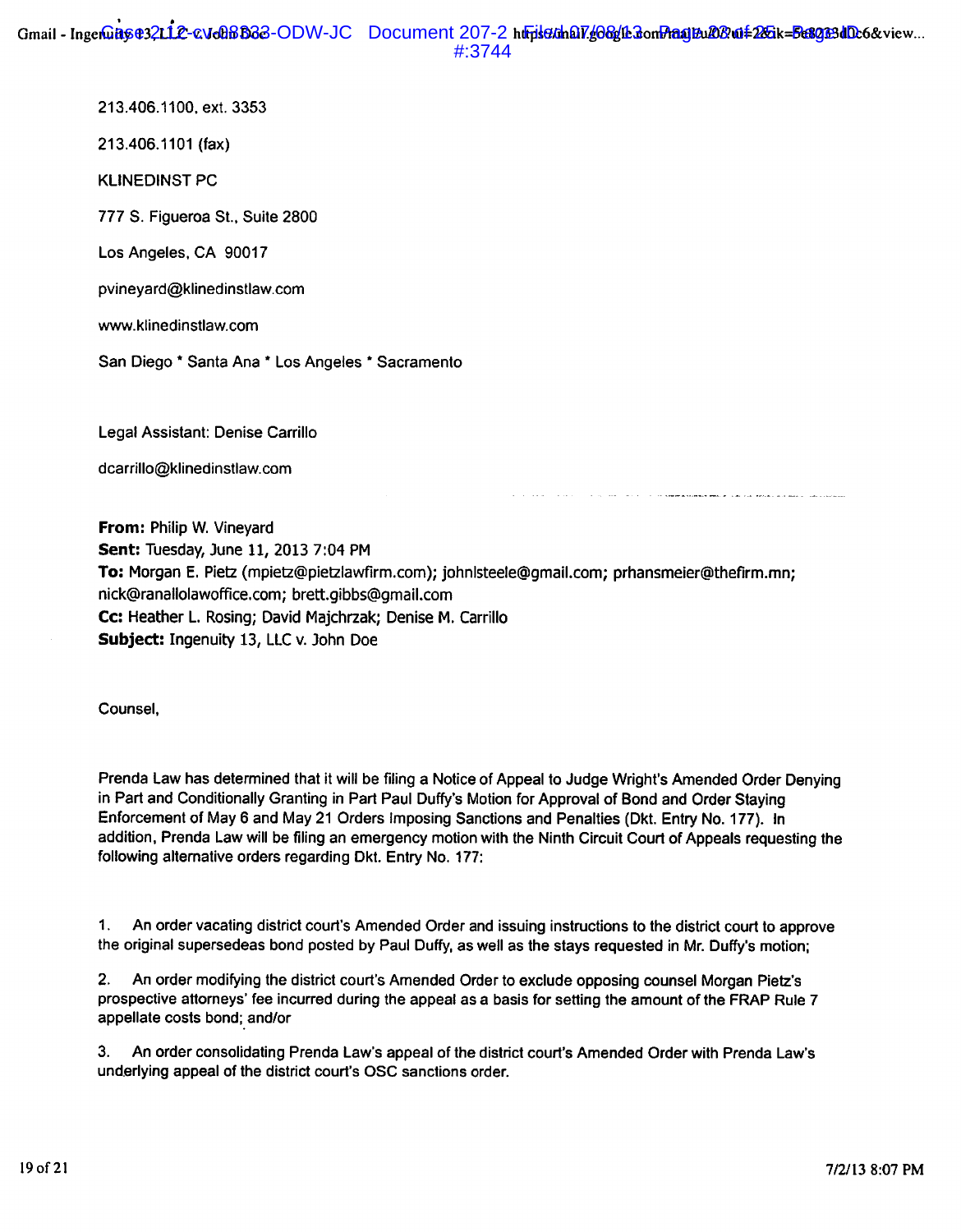The bases for the Appeal and Motion are the following:

The district court's reliance on the Copyright Act as a basis for its order instructing appellants to post a  $1<sub>1</sub>$ second bond covering John Doe's attorneys' fees incurred during appeal is unlawful, because the original copyright action was dismissed without prejudice pursuant to FRCP Rule 41(a)(1). As such, the district court no longer has jurisdiction by which to award attorneys' fees pursuant to the Copyright Act. Further, a dismissal without prejudice is not a ruling on the merits; thus, the Copyright Act's prevailing party attorneys' fees provision cannot be invoked. See Azizian v. Federated Dep't Stores, Inc., 499 F.3d 950, 958 (9th Cir. 2007)("the term 'costs on appeal' in Rule 7 includes all expenses defined as "costs" by an applicable fee-shifting statute, including attorney's fees.") (bold is this author's emphasis); Commercial Space Mgmt, Co. v. Boeing Co., 193 F.3d 1074, 1077-78 (9<sup>th</sup> Cir. 1999)("The [filing of notice (of dismissal)] itself closes the file. There is nothing the defendant can do to fan the ashes of that action into life and the court has no role to play.").

 $2<sub>1</sub>$ The district court has exceeded its authority in permitting a non-party to execute on the bonds while the appeals are still pending.

Prenda Law will request a stay of enforcement of the district court's Amended Order as the Ninth Circuit considers Prenda Law's emergency motion. If you intend to oppose Prenda Law's motion, please so inform this office as soon as possible. I shall be in San Jose all day tomorrow on another matter and will have limited access to my computer facilities; therefore, I shall spend Thursday on the applicable motion and shall forward it as soon as practicable. Please let us know if you have any questions.

Regards.

Philip W. Vineyard Attorney 213.406.1100, ext. 3353 213.406.1101 (fax) **KLINEDINST PC** 777 S. Figueroa St., Suite 2800 Los Angeles, CA 90017 pvineyard@klinedinstlaw.com www.klinedinstlaw.com San Diego \* Santa Ana \* Los Angeles \* Sacramento